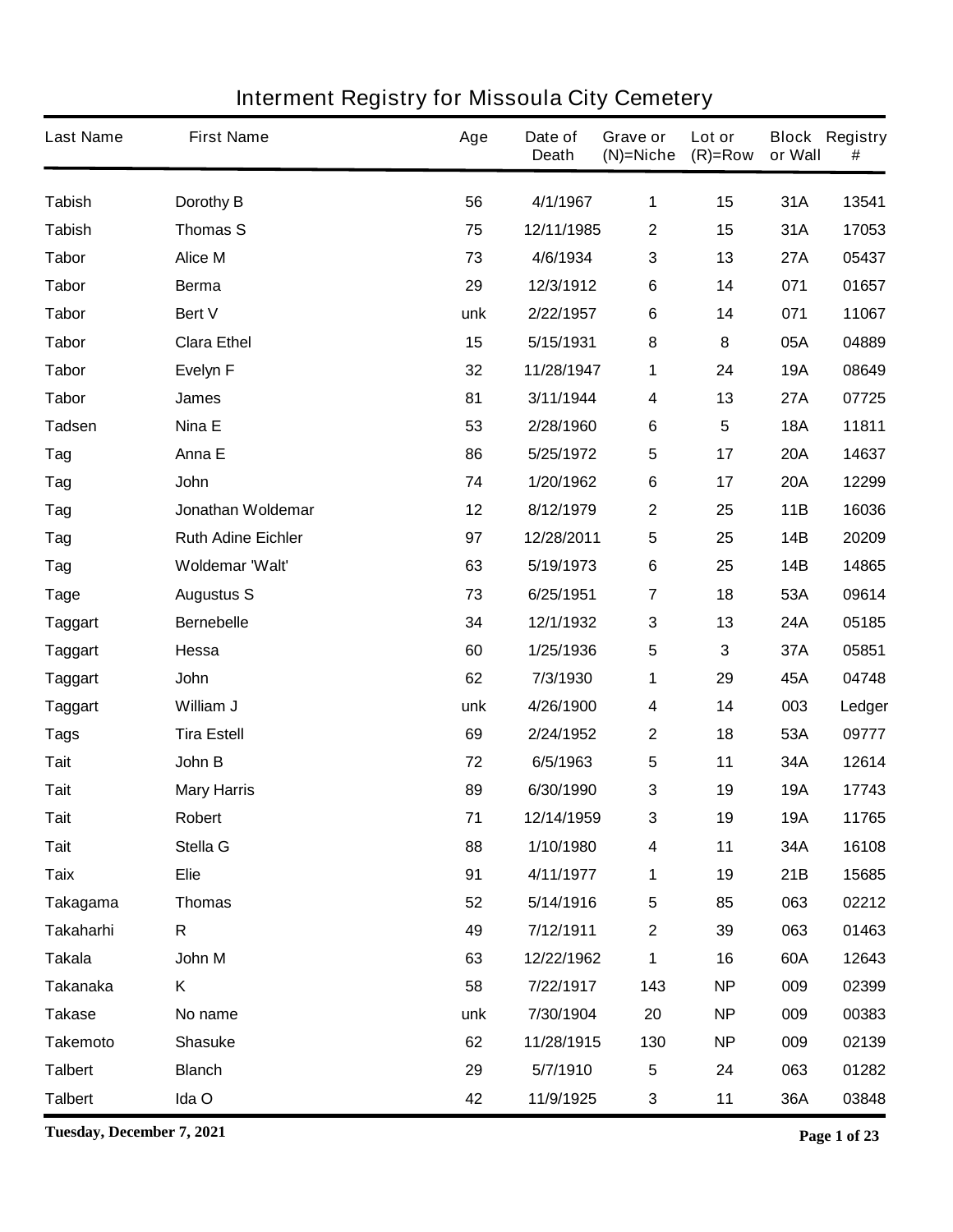| <b>Last Name</b> | <b>First Name</b>            | Age       | Date of<br><b>Death</b> | Grave or<br>$(N)$ =Niche | Lot or<br>$(R)=Row$     | or Wall    | <b>Block Registry</b><br># |
|------------------|------------------------------|-----------|-------------------------|--------------------------|-------------------------|------------|----------------------------|
| <b>Talbert</b>   | Lula                         | 65        | 4/19/1928               | 1                        | $5\phantom{.0}$         | <b>26A</b> | 04286                      |
| <b>Talbott</b>   | <b>Orpha Miller</b>          | 56        | 9/26/1941               | $\overline{7}$           | 17                      | 37A        | 07163                      |
| <b>Tallmadge</b> | <b>Eugene E</b>              | 71        | 2/13/1912               | 1                        | 13                      | 004        | 01548                      |
| <b>Talmadge</b>  | <b>Mary F</b>                | 91        | 4/20/1935               | $\mathbf{2}$             | 13                      | 004        | 05660                      |
| <b>Tamaka</b>    | R                            | 43        | 2/10/1914               | 122                      | <b>NP</b>               | 009        | 01827                      |
| <b>Tanguary</b>  | <b>Rachel Eliza</b>          | 73        | 6/11/1951               | $\bf 6$                  | 33                      | 10.5       | 09602                      |
| <b>Tanner</b>    | <b>Basil D</b>               | 51        | 11/1/1981               | $\overline{7}$           | 23                      | 11B        | 16419                      |
| <b>Tanner</b>    | Edi                          | 89        | 10/18/1973              | 4                        | 11                      | 40A        | 14962                      |
| <b>Tanner</b>    | <b>Florence Irene</b>        | 71        | 10/8/1989               | 1                        | 10                      | 02B        | 17605                      |
| <b>Tanner</b>    | <b>Francis Blair</b>         | 39        | 12/25/1885              | 3                        | $\mathbf 2$             | 019        | 16774                      |
| <b>Tanner</b>    | <b>Harry Theodore</b>        | 64        | 8/11/1986               | 8                        | 23                      | 11B        | 17169                      |
| <b>Tanner</b>    | <b>Julia Ann Overstreet</b>  | 95        | 8/4/1988                | 3                        | 11                      | 40A        | 17454                      |
| <b>Tanner</b>    | <b>Ronald Russell</b>        | 20        | 5/31/1970               | $\overline{\mathbf{7}}$  | 13                      | 01A        | 14208                      |
| <b>Tanner</b>    | <b>Roy E (REMOVED)</b>       | 34        | 12/20/1975              | 5                        | $\overline{\mathbf{7}}$ | <b>18A</b> | 15396                      |
| <b>Tanner</b>    | <b>Rubert A</b>              | 64        | 3/12/1982               | $\mathbf 2$              | 10                      | 02B        | 16466                      |
| <b>Taplett</b>   | <b>Charles W</b>             | 60        | 7/14/1943               | 3                        | 21                      | 010        | 07568                      |
| <b>Taplett</b>   | <b>Dorothy M Derringer</b>   | 89        | 3/13/2011               | $\bf 6$                  | 2                       | 040        | 20117                      |
| <b>Taplett</b>   | Kenneth C                    | 45        | 6/25/1960               | 4                        | 21                      | 010        | 11933                      |
| <b>Taplett</b>   | <b>Maurice Lyle</b>          | 84        | 8/20/2000               | $\bf 6$                  | 2                       | 040        | 19090                      |
| <b>Tapley</b>    | <b>Donald A</b>              | 1 mos     | 12/25/1924              | 3                        | 41                      | 55A        | 03697                      |
| <b>Tarbet</b>    | <b>Marion M</b>              | 28        | 7/2/1935                | 5                        | 3                       | 047        | 05709                      |
| <b>Tarr</b>      | John                         | 50        | 5/9/1925                | 3                        | 22                      | 36A        | 03766                      |
| <b>Tatley</b>    | <b>Archie C</b>              | 2         | 12/28/1912              | 6                        | 46                      | 063        | 01672                      |
| <b>Tatley</b>    | <b>Hans Lewis</b>            | 75        | 2/13/1948               | $\mathbf 3$              | $\bf 6$                 | 54A        | 08707                      |
| <b>Tatro</b>     | No name                      | <b>SB</b> | 4/8/1937                | FT <sub>5</sub>          | 6                       | 47A        | 06041                      |
| <b>Tawlks</b>    | <b>Elsie Marie</b>           | unk       | 12/1/1959               | 8                        | 14                      | 34A        | 11762                      |
| <b>Taylor</b>    | Alva A                       | unk       | 7/6/1890                | $\bf 6$                  | 10                      | 018        | 16334                      |
| <b>Taylor</b>    | <b>Alvin A</b>               | 71        | 12/17/1925              | 4                        | 10                      | 018        | 03868                      |
| <b>Taylor</b>    | <b>Andrew A</b>              | 74        | 11/15/1925              | $\bf 6$                  | 18                      | 36A        | 03852                      |
| <b>Taylor</b>    | <b>Arthur</b>                | 38        | 4/22/1921               | 4                        | 124                     | 063        | 03055                      |
| <b>Taylor</b>    | <b>Arthur S</b>              | 72        | 8/5/1994                | $\mathbf{2}$             | 11                      | 18B        | 18292                      |
| <b>Taylor</b>    | Augusta                      | 86        | 5/12/1969               | 5                        | 15                      | 59A        | 14010                      |
| <b>Taylor</b>    | <b>Charlotte Crutchfield</b> | 44        | 5/7/1983                | $\overline{7}$           | 9                       | 027        | 16661                      |

**Tuesday, December 7, 2021 Page 2 of 23**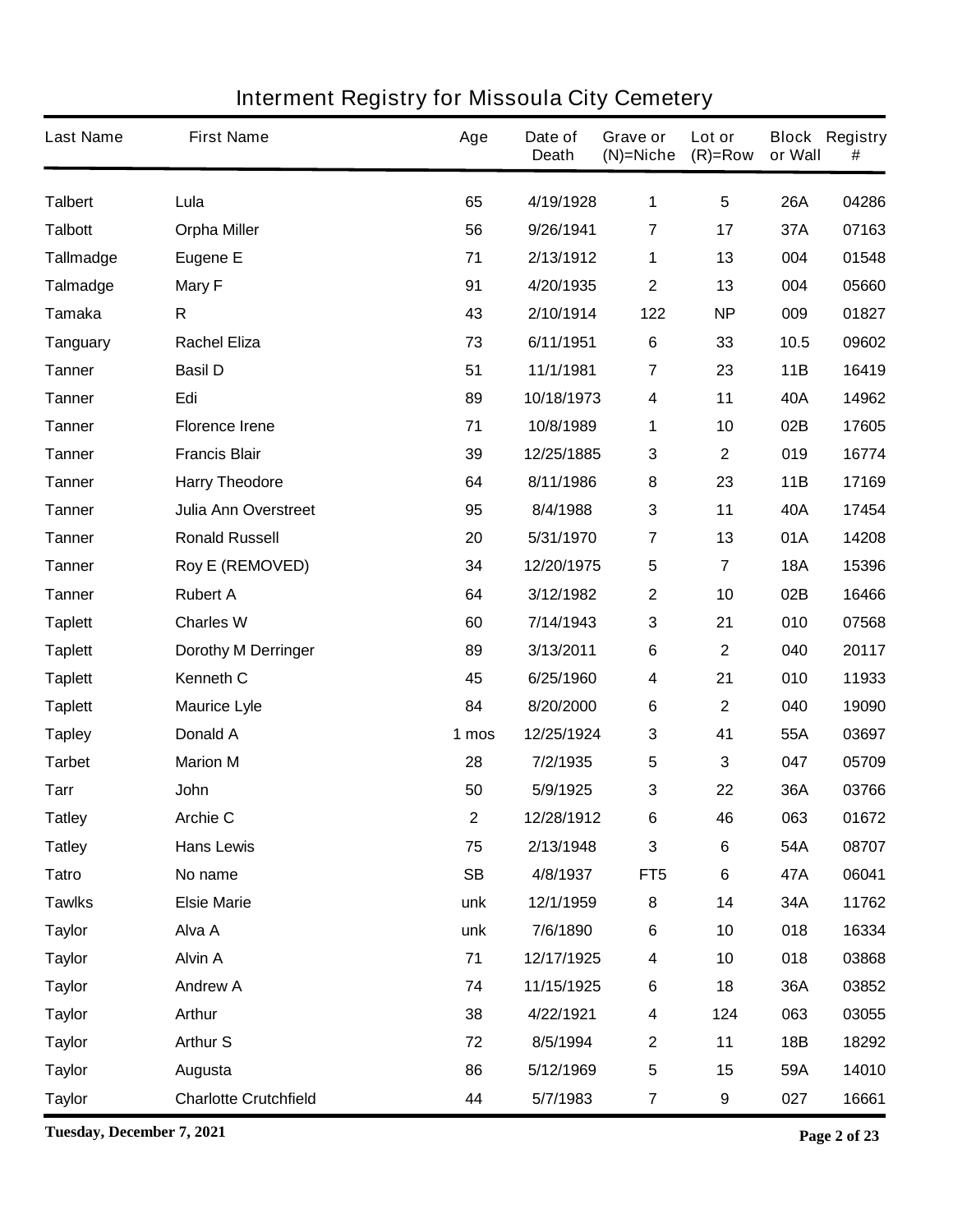| <b>Last Name</b> | <b>First Name</b>             | Age    | Date of<br><b>Death</b> | Grave or<br>$(N)$ =Niche | Lot or<br>$(R)=Row$     | or Wall    | <b>Block Registry</b><br># |
|------------------|-------------------------------|--------|-------------------------|--------------------------|-------------------------|------------|----------------------------|
| <b>Taylor</b>    | <b>Christopher L</b>          | unk    | 12/31/1914              | 8                        | 8                       | 050        | 01981                      |
| <b>Taylor</b>    | <b>Clarence Edward</b>        | 75     | 7/21/1946               | 6                        | 10                      | 07A        | 08343                      |
| <b>Taylor</b>    | <b>Cora Dutton</b>            | 68     | 11/23/1938              | 5                        | $5\phantom{.0}$         | 13A        | 06542                      |
| <b>Taylor</b>    | Dorothy B                     | 79     | 8/13/1982               | $\bf 6$                  | 11                      | 58A        | 16527                      |
| <b>Taylor</b>    | EK                            | 74     | 2/25/1970               | $\bf 6$                  | 12                      | 30A        | 14140                      |
| <b>Taylor</b>    | <b>Edel Luella</b>            | 74     | 1/31/1960               | 5                        | 13                      | <b>19A</b> | 11874                      |
| <b>Taylor</b>    | <b>Edgar Wilburn</b>          | 58     | 9/19/1939               | 4                        | 9                       | 010        | 06726                      |
| <b>Taylor</b>    | <b>Edward A</b>               | 26     | 11/28/1928              | 5                        | 10                      | 07A        | 04421                      |
| <b>Taylor</b>    | <b>Edwin A</b>                | 67     | 10/7/1952               | $\bf 6$                  | 13                      | <b>19A</b> | 09951                      |
| <b>Taylor</b>    | <b>Elaine A</b>               | 88     | 11/13/1976              | 5                        | 12                      | 30A        | 15587                      |
| <b>Taylor</b>    | <b>Eli Frederic</b>           | 47     | 11/20/1922              | 5                        | 102                     | 063        | 03327                      |
| <b>Taylor</b>    | <b>Elizabeth L</b>            | 80     | 4/22/1950               | 1                        | $\mathbf 2$             | 24A        | 09296                      |
| <b>Taylor</b>    | <b>Erica Patricia Rose</b>    | 5 mos  | 12/11/1993              | 3                        | 16                      | 41A        | 18199                      |
| <b>Taylor</b>    | <b>Ernest A</b>               | 73     | 4/10/1963               | $\overline{\mathbf{7}}$  | $\mathbf 2$             | 53A        | 12591                      |
| <b>Taylor</b>    | Eva                           | 83     | 4/2/1976                | 8                        | 10                      | 22B        | 15501                      |
| <b>Taylor</b>    | <b>Eve Waltermire</b>         | 86     | 12/30/1987              | 5                        | 6                       | <b>28A</b> | 17367                      |
| <b>Taylor</b>    | <b>Frank Milnar</b>           | 82     | 2/7/1938                | 8                        | 4                       | 046        | 06377                      |
| <b>Taylor</b>    | <b>Frank W</b>                | 46     | 8/28/1918               | 5                        | 4                       | 059        | 02570                      |
| <b>Taylor</b>    | George                        | 58     | 2/15/1946               | $\mathbf 2$              | 5                       | 54A        | 08225                      |
| <b>Taylor</b>    | George E                      | unk    | 9/6/1920                | 5BT6                     | 10                      | 018        | 02972                      |
| <b>Taylor</b>    | <b>Gwendolyn Viola Lawson</b> | 37     | 2/2/1997                | $\bf 6$                  | 3                       | 02B        | 18587                      |
| <b>Taylor</b>    | <b>Harriett A</b>             | 92     | 8/21/1941               | 7                        | 1                       | 057        | 07141                      |
| <b>Taylor</b>    | <b>Harry</b>                  | 69     | 8/29/1919               | 5                        | 9                       | 058        | 02816                      |
| <b>Taylor</b>    | Harry S                       | 76     | 4/23/1958               | 8                        | 10                      | 018        | 11379                      |
| <b>Taylor</b>    | Harry T                       | 27     | 4/23/1945               | ${\bf 8}$                | $\overline{\mathbf{2}}$ | 53A        | 08953                      |
| <b>Taylor</b>    | <b>Hazel Mae Shepard</b>      | 83     | 2/16/1998               | 1                        | 11                      | 18B        | 18736                      |
| <b>Taylor</b>    | <b>Ivy Lee</b>                | 64     | 5/15/1950               | $\bf 6$                  | 20                      | 09A        | 09318                      |
| <b>Taylor</b>    | <b>James</b>                  | 48     | 12/20/1928              | 5                        | 23                      | 45A        | 04445                      |
| <b>Taylor</b>    | Jane E                        | unk    | 7/2/1890                | $\bf 6$                  | 10                      | 018        | 12249                      |
| <b>Taylor</b>    | Jesse J                       | 48     | 9/25/1906               | <b>2BT4</b>              | $\overline{\mathbf{5}}$ | 017        | 00622                      |
| <b>Taylor</b>    | John                          | 82     | 2/11/1945               | 4                        | 17                      | 007        | 07971                      |
| <b>Taylor</b>    | John C Jr                     | 2 mos  | 11/12/1924              | $\bf 6$                  | 20                      | 56A        | 03682                      |
| <b>Taylor</b>    | Lawrence                      | 23 mos | 4/14/1901               | 6                        | 14                      | 003        | 00010                      |

**Tuesday, December 7, 2021 Page 3 of 23**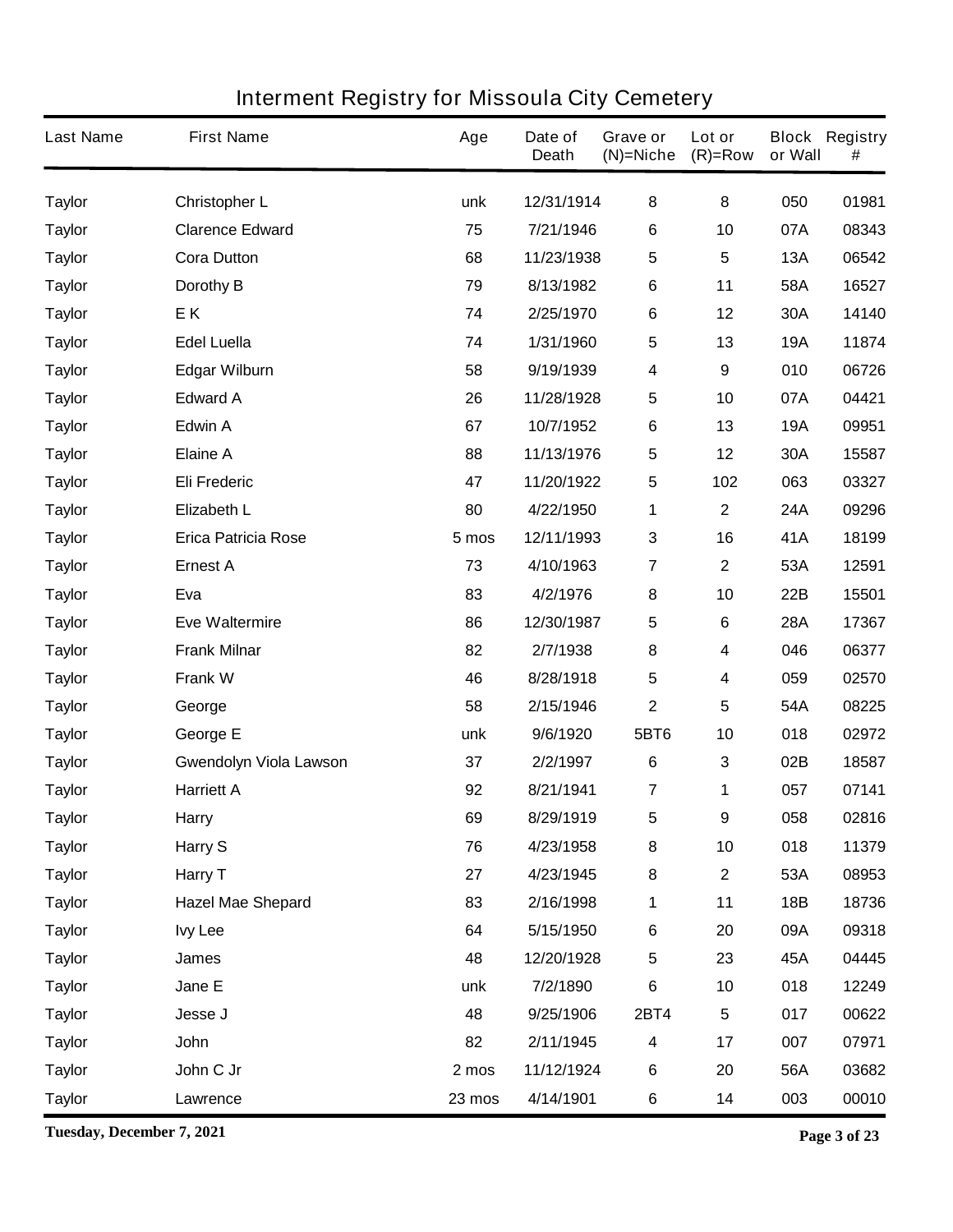| <b>Last Name</b> | <b>First Name</b>               | Age       | Date of<br><b>Death</b> | Grave or<br>$(N)$ =Niche | Lot or<br>$(R)=Row$ | or Wall | <b>Block Registry</b><br># |
|------------------|---------------------------------|-----------|-------------------------|--------------------------|---------------------|---------|----------------------------|
| <b>Taylor</b>    | <b>Lawrence Henry</b>           | 83        | 4/17/1963               | 6                        | 8                   | 025     | 12619                      |
| <b>Taylor</b>    | <b>Lorene M Phillips</b>        | 89        | 11/1/1987               | $\mathbf 2$              | $\mathbf 2$         | 53A     | 17349                      |
| <b>Taylor</b>    | <b>Lorenzo Dow</b>              | 75        | 3/27/1952               | 4                        | 14                  | 58A     | 09808                      |
| <b>Taylor</b>    | Louise                          | 68        | 3/12/1945               | 3                        | 10                  | 018     | 07987                      |
| <b>Taylor</b>    | <b>Mary</b>                     | 77        | 8/21/1950               | 3                        | 17                  | 007     | 09386                      |
| <b>Taylor</b>    | <b>Mary Ann Marin</b>           | 90        | 4/21/1984               | 4                        | 6                   | 059     | 16809                      |
| <b>Taylor</b>    | <b>Mary H</b>                   | 49        | 3/20/1912               | 6                        | 7                   | 070     | 01566                      |
| <b>Taylor</b>    | <b>Myrta Ellen</b>              | 100       | 3/27/1976               | 3                        | 14                  | 58A     | 15481                      |
| <b>Taylor</b>    | <b>Myrtie E</b>                 | 49        | 8/7/1914                | $\overline{\mathbf{7}}$  | 4                   | 046     | 01914                      |
| <b>Taylor</b>    | No name                         | <b>SB</b> | 6/10/1924               | 6                        | 34                  | 56A     | 03619                      |
| <b>Taylor</b>    | Otto                            | 28        | 7/25/1941               | $\mathbf 2$              | 21                  | 8.5     | 07125                      |
| <b>Taylor</b>    | Rosella C                       | 77        | 12/19/1939              | 6                        | 9                   | 058     | 06771                      |
| <b>Taylor</b>    | <b>Sarah Marion White</b>       | 21        | 12/25/1925              | 8                        | $\mathbf 2$         | 016     | 03873                      |
| <b>Taylor</b>    | <b>Sarah White</b>              | 85        | 6/2/1950                | 8                        | 14                  | 33A     | 09325                      |
| <b>Taylor</b>    | <b>Thomas H</b>                 | 79        | 1/13/1946               | $\mathbf 2$              | $\mathbf 2$         | 24A     | 08201                      |
| <b>Taylor</b>    | Victoria A                      | unk       | 5/17/1897               | 5                        | 10                  | 018     | 16586                      |
| <b>Taylor</b>    | <b>Willard E</b>                | 73        | 2/27/1951               | 5BT6                     | 9                   | 058     | 09574                      |
| <b>Taylor</b>    | <b>William Richard</b>          | 74        | 3/11/1937               | $\bf 6$                  | 5                   | 13A     | 06025                      |
| <b>Taylor</b>    | Winston                         | 19        | 9/19/1929               | $\overline{7}$           | 8                   | 050     | 04598                      |
| Teagarden        | <b>Maude Estella</b>            | 73        | 1/8/1950                | 4                        | 24                  | 07A     | 09203                      |
| <b>Teagarden</b> | <b>William Reynolds</b>         | 71        | 1/15/1929               | 5                        | 24                  | 07A     | 04456                      |
| <b>Teague</b>    | <b>Catherine M</b>              | 84        | 5/7/1962                | 7                        | 4                   | 060     | 12368                      |
| <b>Teague</b>    | <b>Charles E</b>                | 61        | 7/4/1911                | 5                        | 36                  | 063     | 01461                      |
| <b>Teague</b>    | <b>Charles P</b>                | 94        | 4/18/2003               | 6                        | 1                   | 062     | 19338                      |
| <b>Teague</b>    | <b>Edna Elizabeth</b>           | 39        | 12/9/1954               | 5                        | 5                   | 33A     | 10508                      |
| <b>Teague</b>    | Edna Zillah                     | 15        | 1/30/1919               | 5                        | 1                   | 062     | 02719                      |
| <b>Teague</b>    | George B                        | 64        | 4/17/1973               | 4                        | 13                  | 008     | 14880                      |
| <b>Teague</b>    | Jessie L                        | 77        | 2/2/1978                | $\mathbf 2$              | $\mathbf 3$         | 42A     | 15793                      |
| <b>Teague</b>    | <b>Muriel 'Babe' M McCauley</b> | 78        | 5/14/1998               | 3                        | 13                  | 008     | 18890                      |
| <b>Teague</b>    | Paul G                          | 78        | 3/8/1945                | 8                        | 4                   | 060     | 07983                      |
| <b>Teague</b>    | Senia Elina Petaja              | 94        | 6/5/2004                | 6                        | 1                   | 062     | 19474                      |
| <b>Teague</b>    | William J                       | 69        | 1/15/1944               | $\overline{7}$           | 3                   | 048     | 07684                      |
| <b>Teal</b>      | Emma <sub>S</sub>               | 30        | 4/18/1905               | 3                        | 12                  | 006     | 00452                      |

**Tuesday, December 7, 2021 Page 4 of 23**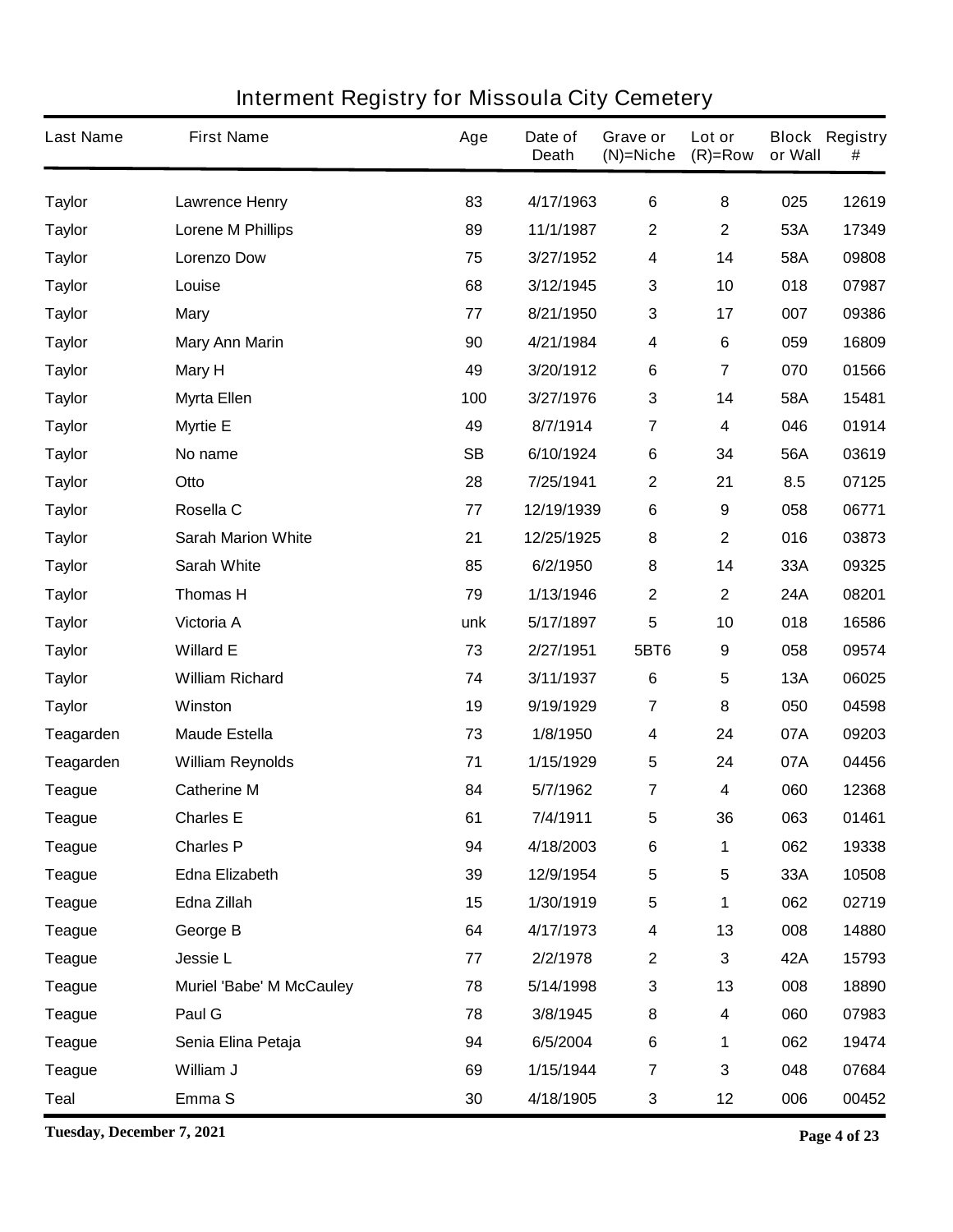| <b>Last Name</b>  | <b>First Name</b>           | Age       | Date of<br><b>Death</b> | Grave or<br>(N)=Niche   | Lot or<br>$(R)=Row$ | or Wall    | <b>Block Registry</b><br># |
|-------------------|-----------------------------|-----------|-------------------------|-------------------------|---------------------|------------|----------------------------|
| <b>Teckenburg</b> | <b>Adele H</b>              | 74        | 6/29/1970               | 1                       | 14                  | <b>13A</b> | 14220                      |
| <b>Teddy</b>      | James L                     | 76        | 4/8/1961                | 6                       | 10                  | 57A        | 12122                      |
| <b>Teddy</b>      | <b>Richard H</b>            | 46        | 3/18/1950               | 7                       | 6                   | 048        | 09255                      |
| <b>Teel</b>       | <b>Stanley</b>              | 51        | 9/9/1954                | 1                       | 6                   | 59A        | 10456                      |
| <b>Teesdale</b>   | <b>John Leonil</b>          | 71        | 11/2/1963               | 3                       | 21                  | 57A        | 12736                      |
| <b>Teifel</b>     | No name                     | <b>SB</b> | 9/17/1990               | $\overline{7}$          | 37                  | 41A        | 17733                      |
| <b>Teifel</b>     | No name                     | <b>SB</b> | 9/17/1990               | $\overline{7}$          | 37                  | 41A        | 17734                      |
| <b>Teigen</b>     | <b>Christopher Ray</b>      | 31        | 6/17/2003               | 1                       | 18                  | 22B        | 19359                      |
| <b>Teigen</b>     | <b>Connie Ray Kocher</b>    | 78        | 5/12/2010               | <b>N4</b>               | R <sub>5</sub>      | VIO-W      | 20053                      |
| <b>Teigen</b>     | <b>Larry M</b>              | 27        | 8/28/1978               | 1                       | 18                  | 22B        | 15884                      |
| <b>Teigen</b>     | <b>Lloyd Mason</b>          | 79        | 7/20/2008               | <b>N4</b>               | R <sub>5</sub>      | VIO-W      | 19619                      |
| <b>Tempel</b>     | <b>Edward H</b>             | 71        | 8/29/1960               | $\boldsymbol{2}$        | 8                   | 42A        | 11959                      |
| <b>Tempel</b>     | <b>Mary Kreitmeir</b>       | 88        | 6/11/1979               | 1                       | 8                   | 42A        | 16008                      |
| <b>Tempel</b>     | No name                     | <b>SB</b> | 8/8/1960                | 1                       | 40                  | 41A        | 11952                      |
| <b>Templeton</b>  | <b>Margaret Ann 'Peggy'</b> | 34        | 9/13/1961               | 3                       | 19                  | <b>12A</b> | 12199                      |
| Tennancour        | Donald W                    | 63        | 3/29/1996               | 8                       | 7                   | 03B        | 18490                      |
| <b>Tennant</b>    | <b>Pamela Fierro</b>        | 29        | 12/19/1993              | 2                       | 26                  | 024        | 18201                      |
| <b>Tenney</b>     | Alice H                     | 72        | 12/18/1942              | 3                       | 25                  | 10.5       | 07417                      |
| <b>Tenney</b>     | Benjamin A                  | unk       | 9/12/1956               | 4                       | 25                  | 10.5       | 10969                      |
| <b>Tennis</b>     | John Eugene Jr              | 2 mos     | 3/19/1935               | HD1                     | $\boldsymbol{9}$    | 47A        | 05643                      |
| <b>Tennison</b>   | <b>Edith I Gaw</b>          | 90        | 6/16/2001               | 8                       | 9                   | 22B        | 19160                      |
| <b>Tennison</b>   | <b>Lawrence William</b>     | 58        | 8/20/1964               | 2                       | 12                  | <b>10A</b> | 12926                      |
| Tennison          | <b>Melvin 'Red'</b>         | 79        | 5/26/1994               | 1                       | 16                  | 22B        | 18271                      |
| <b>Tennison</b>   | <b>Tony</b>                 | 90        | 1/20/1978               | $\mathbf 2$             | 16                  | 22B        | 15787                      |
| <b>Terpening</b>  | Lloyd J 'Dick'              | 82        | 1/28/1969               | $\overline{\mathbf{4}}$ | $\mathbf 2$         | 30A        | 13927                      |
| <b>Terpening</b>  | Louise B                    | 75        | 12/2/1970               | 3                       | $\mathbf 2$         | 30A        | 14320                      |
| <b>Terry</b>      | <b>Ernest R</b>             | 84        | 1/29/1978               | 1                       | 1                   | 055        | 15792                      |
| <b>Terry</b>      | <b>Esther</b>               | 85        | 10/11/1985              | 1                       | 5                   | 34A        | 17030                      |
| <b>Terry</b>      | Jay William                 | 75        | 3/14/1966               | 1                       | 4                   | 34A        | 13423                      |
| <b>Terry</b>      | <b>Mabel A</b>              | 78        | 7/20/1966               | $\mathbf 2$             | 1                   | 055        | 13376                      |
| <b>Terry</b>      | <b>Richard Dabney</b>       | 60        | 8/24/1910               | 8                       | 1                   | 055        | 01332                      |
| <b>Tesson</b>     | William                     | 93        | 7/16/1929               | $\mathbf 2$             | 22                  | 47A        | 04569                      |
| <b>Tessyl</b>     | Cleopatria                  | 67        | 11/25/1953              | 5                       | 13                  | <b>12A</b> | 10250                      |

**Tuesday, December 7, 2021 Page 5 of 23**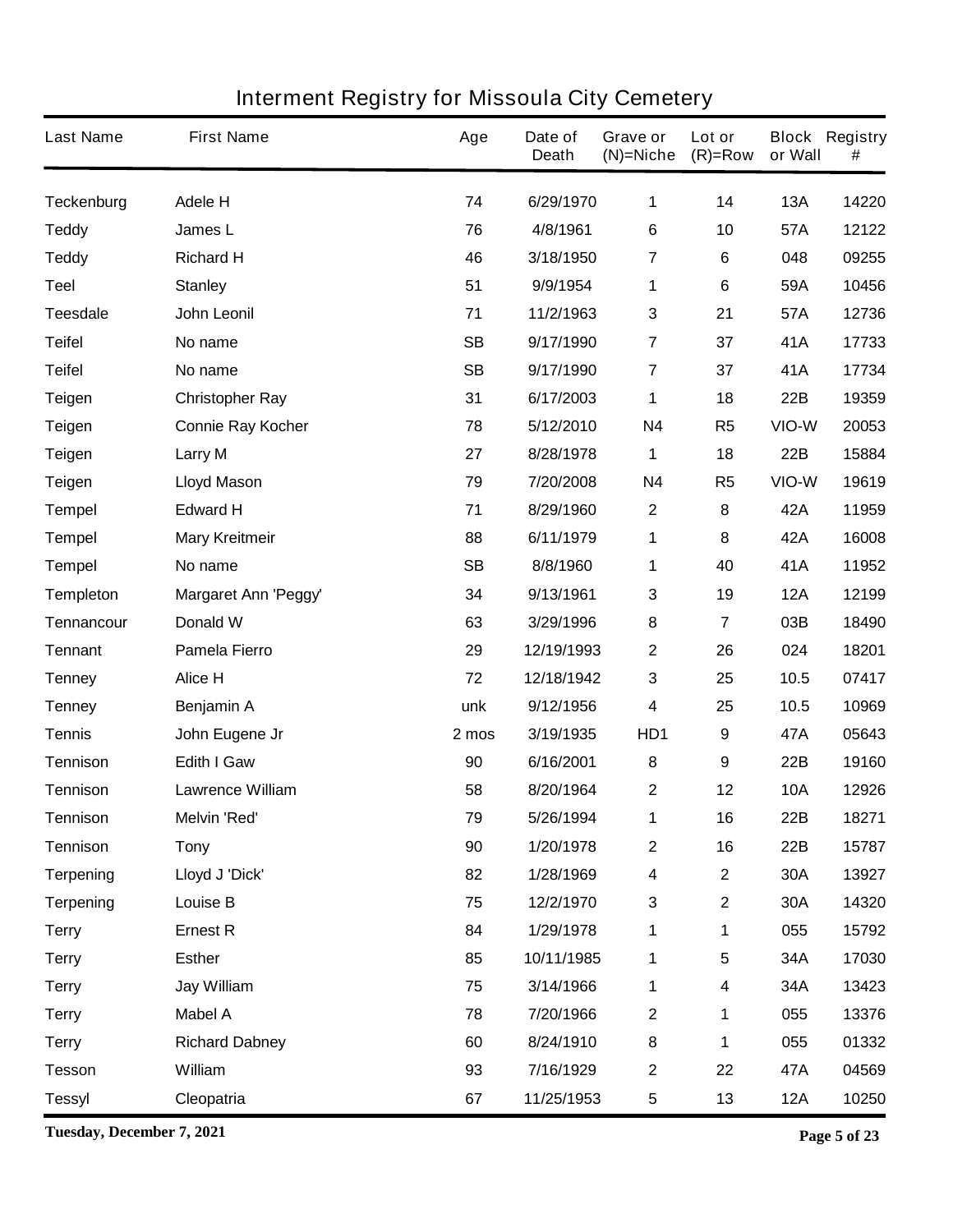| <b>Last Name</b>  | <b>First Name</b>              | Age       | Date of<br><b>Death</b> | Grave or<br>$(N)$ =Niche | Lot or<br>$(R)=Row$ | or Wall    | <b>Block Registry</b><br># |
|-------------------|--------------------------------|-----------|-------------------------|--------------------------|---------------------|------------|----------------------------|
| <b>Tessyl</b>     | <b>Michael</b>                 | 68        |                         | HD <sub>5</sub>          | 13                  | <b>12A</b> | 11278                      |
| <b>Teters</b>     | No name                        | <b>SB</b> | 5/31/1922               | 3                        | 126                 | 063        | 03244                      |
| <b>Teters</b>     | No name                        | 12 hrs    | 6/12/1923               | 4                        | 30                  | 55A        | 03440                      |
| <b>Teutsch</b>    | <b>Harry</b>                   | 75        | 1/5/1957                | 8                        | 4                   | 59A        | 11042                      |
| <b>Tevis</b>      | Loretta Bell Cash              | 52        | 3/10/1912               | 8                        | 13                  | 025        | 01560                      |
| <b>Tevis</b>      | <b>Napoleon Greene</b>         | 72        | 5/21/1929               | $\mathbf 2$              | 13                  | 025        | 04536                      |
| <b>Tevis</b>      | <b>Nellie</b>                  | unk       | 8/1/1894                | 1                        | 13                  | 025        | Ledger                     |
| <b>Tharp</b>      | Ella B                         | 83        | 9/30/1966               | 1                        | 10                  | 58A        | 13433                      |
| <b>Tharp</b>      | George F                       | 72        | 6/18/1948               | 6                        | $\mathbf 2$         | <b>13A</b> | 08797                      |
| <b>Tharp</b>      | Josephine E                    | 54        | 1/5/1938                | 5                        | $\mathbf 2$         | <b>13A</b> | 06357                      |
| <b>Tharp</b>      | <b>Oren Edward</b>             | 76        | 11/15/1952              | $\mathbf 2$              | 10                  | 58A        | 09988                      |
| <b>Tharp</b>      | <b>Robert Nathan</b>           | 13 days   | 2/25/1978               | 3                        | 19                  | 41A        | 15804                      |
| <b>Thayer</b>     | No name                        | <b>SB</b> | 10/8/1937               | FT <sub>2</sub>          | 5.5                 | 47A        | 06285                      |
| <b>Theade</b>     | <b>Mary Irene Hill</b>         | 32        | 2/3/1937                | 8                        | 12                  | 08A        | 06003                      |
| <b>Theall</b>     | <b>Robert H</b>                | 60        | 9/10/1905               | 8                        | $\mathbf 2$         | 054        | 00493                      |
| <b>Thebert</b>    | Lilly                          | 75        | 5/17/1959               | $\mathbf 2$              | $\mathbf 2$         | <b>18A</b> | 11632                      |
| <b>Therene</b>    | Laura M                        | 76        | 11/24/1961              | $\mathbf 3$              | 6                   | 32A        | 12237                      |
| <b>Therriault</b> | Antonia 'Tony' Christina Enman | 92        | 1/27/2005               | 1                        | 9                   | 024        | 19531                      |
| <b>Therriault</b> | <b>Ednor Alfred</b>            | 74        | 4/29/1986               | 2                        | 9                   | 024        | 17118                      |
| <b>Therriault</b> | <b>Jenne Marie</b>             | 5 mos     | 11/26/1958              | 1                        | 50                  | 56A        | 11527                      |
| <b>Thibault</b>   | Evalena VanDorn                | 72        | 4/9/1971                | $\overline{\mathbf{7}}$  | 25                  | 19B        | 14424                      |
| <b>Thibault</b>   | George                         | 81        | 12/30/1965              | 8                        | 25                  | 19B        | 13242                      |
| <b>Thibodeau</b>  | Come                           | unk       | 6/2/1904                | 8                        | $\mathbf 2$         | 040        | 00363                      |
| Thibodeau         | <b>Hubert Ray</b>              | 83        | 1/6/1964                | $\bf 6$                  | 4                   | 60A        | 12751                      |
| <b>Thibodeau</b>  | <b>June Baron</b>              | 3         | 1/19/1941               | 1                        | 11                  | 015        | 07006                      |
| <b>Thibodeau</b>  | <b>Patricia Marie Chaffey</b>  | 73        | 11/7/1984               | $\overline{7}$           | 12                  | 004        | 16889                      |
| <b>Thibodeau</b>  | Percy J                        | 74        | 1/14/1985               | 8                        | 12                  | 004        | 16918                      |
| <b>Thibodeau</b>  | <b>Richard Allen</b>           | 5         | 5/8/1942                | 1                        | 12                  | 015        | 07299                      |
| <b>Thieme</b>     | <b>Fred Ernest</b>             | 61        | 4/13/1917               | $\overline{\mathbf{7}}$  | 8                   | 039        | 02338                      |
| <b>Thieme</b>     | Laura L Johnson                | 81        | 10/12/1972              | 5                        | 8                   | 50A        | 14729                      |
| <b>Thieme</b>     | <b>Margaret</b>                | 90        | 3/16/1958               | $\overline{\mathbf{7}}$  | 8                   | 039        | 11363                      |
| <b>Thieme</b>     | <b>Warren E</b>                | 83        | 5/9/1974                | 5                        | 8                   | 50A        | 15095                      |
| <b>Thiessen</b>   | John F                         | 74        | 3/8/1950                | 3                        | $\mathbf 2$         | 53A        | 09241                      |

**Tuesday, December 7, 2021 Page 6 of 23**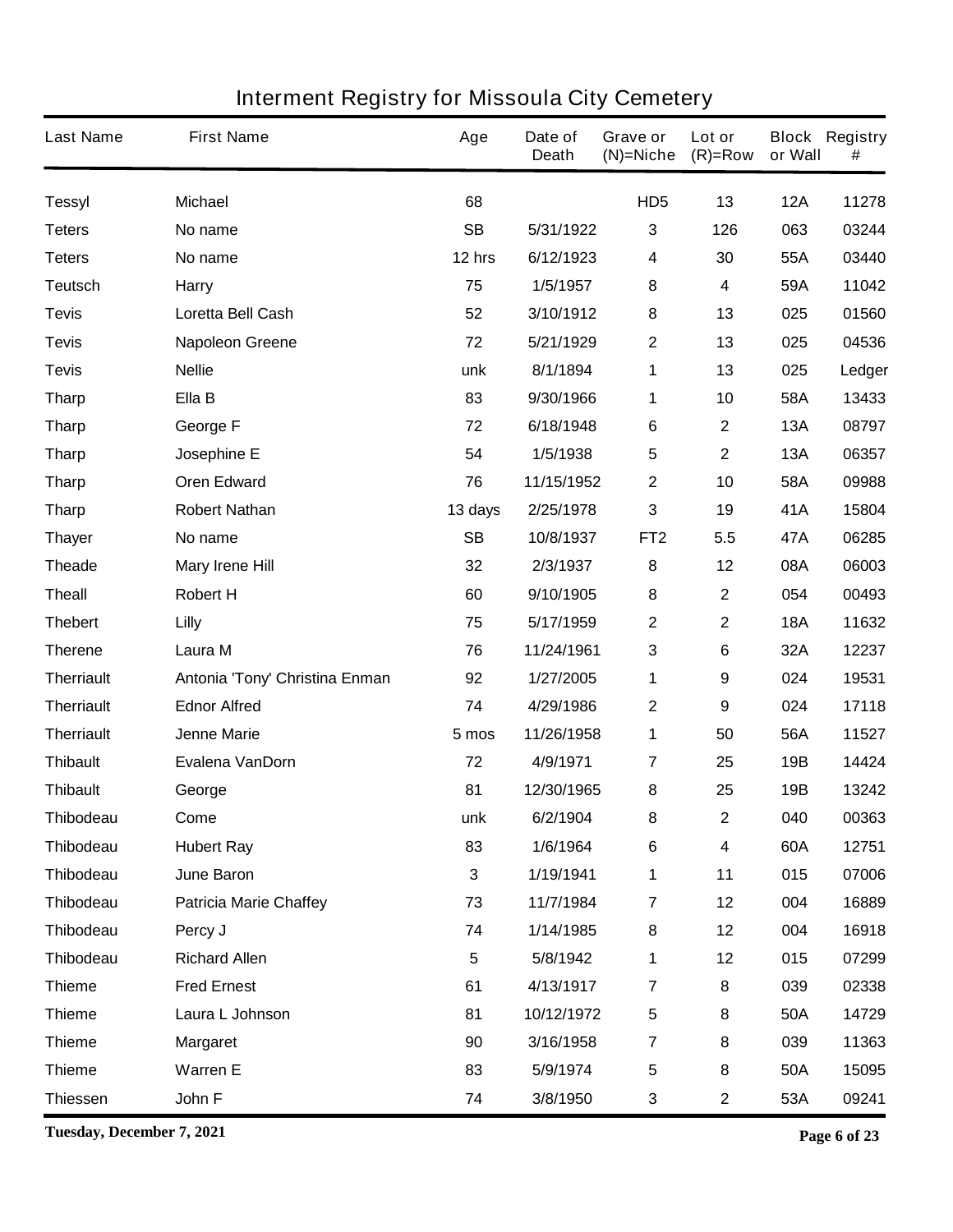| <b>Last Name</b> | <b>First Name</b>        | Age       | Date of<br><b>Death</b> | Grave or<br>$(N)$ =Niche | Lot or<br>$(R)=Row$     | or Wall      | <b>Block Registry</b><br># |
|------------------|--------------------------|-----------|-------------------------|--------------------------|-------------------------|--------------|----------------------------|
| <b>Thisted</b>   | <b>Bruce Norman</b>      | 87        | 6/6/2014                | <b>N4</b>                | R <sub>1</sub> A        | <b>ASTOR</b> | 19953                      |
| <b>Thisted</b>   | <b>Claudia M Simero</b>  | 95        | 1/6/1981                | 3                        | 20                      | 008          | 16287                      |
| <b>Thisted</b>   | Fred A                   | 86        | 5/8/1972                | 4                        | 20                      | 008          | 14640                      |
| <b>Thom</b>      | Darlene <sub>R</sub>     | 11 mos    | 3/9/1939                | 1                        | 15                      | 015          | 06613                      |
| <b>Thom</b>      | <b>DeForest Frank</b>    | 60        | 7/7/1967                | 3                        | $\boldsymbol{2}$        | 21A          | 13565                      |
| Thoman           | Irene H                  | 53        | 12/31/1972              | 8                        | 12                      | 63A          | 14786                      |
| <b>Thomas</b>    | A Jesse                  | 48        | 4/27/1919               | 4                        | $\overline{7}$          | 030          | 02769                      |
| <b>Thomas</b>    | <b>Adalide E Rogers</b>  | 77        | 6/10/1918               | 6                        | 118                     | 063          | 02547                      |
| <b>Thomas</b>    | <b>Albert A</b>          | 78        | 11/7/1979               | $\overline{7}$           | 4                       | 22B          | 16072                      |
| <b>Thomas</b>    | Amos J                   | 80        | 7/14/1905               | 5                        | 7                       | 030          | 00469                      |
| <b>Thomas</b>    | <b>Arvella B Handley</b> | 79        | 10/31/1984              | 8                        | 4                       | 22B          | 16886                      |
| <b>Thomas</b>    | <b>Bernice M Bakker</b>  | 72        | 12/31/1975              | $\overline{7}$           | 17                      | 15B          | 15409                      |
| <b>Thomas</b>    | <b>Edward H</b>          | 46        | 7/26/1983               | $\overline{7}$           | 4                       | 22B          | 16731                      |
| <b>Thomas</b>    | Eva Lucille M            | 38        | 5/3/1951                | 4                        | 9                       | 09A          | 09569                      |
| <b>Thomas</b>    | <b>Frank</b>             | 91        | 9/10/1958               | 8                        | $\mathbf 2$             | 013          | 11486                      |
| <b>Thomas</b>    | <b>Harley L</b>          | 60        | 10/12/1986              | $\mathbf 2$              | 9                       | 21B          | 17202                      |
| <b>Thomas</b>    | <b>Harry</b>             | 39        | 8/23/1936               | 5                        | 13                      | 04A          | 05979                      |
| <b>Thomas</b>    | JD                       | 34        | 7/22/1909               | 6                        | 1                       | 053          | 01164                      |
| <b>Thomas</b>    | <b>James M</b>           | 70        | 1/2/1943                | 6                        | 3                       | 54A          | 07434                      |
| <b>Thomas</b>    | <b>James P</b>           | 62        | 4/6/1934                | $\mathbf 2$              | 8                       | 37A          | 05448                      |
| <b>Thomas</b>    | Jennie                   | 60        | 4/9/1927                | 7                        | $\mathbf 2$             | 013          | 04118                      |
| <b>Thomas</b>    | John M                   | 40        | 6/11/1924               | 1                        | 8                       | 042          | 03623                      |
| Thomas           | Leslie Lester            | 71        | 2/14/1957               | 5                        | 5                       | 04A          | 11079                      |
| <b>Thomas</b>    | Louise                   | 74        | 3/6/1942                | $\overline{\mathbf{7}}$  | 20                      | 44A          | 07267                      |
| <b>Thomas</b>    | <b>Lynda Lee Minor</b>   | 75        | 4/10/2018               | $\mathbf 2$              | 22                      | 02D          | 20702                      |
| <b>Thomas</b>    | <b>Margaret B Scott</b>  | 99        | 1/31/1988               | 4                        | $\overline{\mathbf{5}}$ | 04A          | 17465                      |
| <b>Thomas</b>    | <b>Mary Ruth</b>         | 71        | 12/23/1968              | 6                        | 24                      | 10.5         | 13935                      |
| <b>Thomas</b>    | <b>Milton E</b>          | 21        | 6/10/1934               | 6                        | $\overline{\mathbf{5}}$ | 04A          | 05477                      |
| <b>Thomas</b>    | No name                  | <b>SB</b> | 9/26/1907               | 1                        | $\overline{\mathbf{7}}$ | 021          | 00768                      |
| <b>Thomas</b>    | Orinda J                 | 80        | 2/14/1913               | 6                        | $\overline{\mathbf{7}}$ | 030          | 01706                      |
| <b>Thomas</b>    | Priscilla Jane           | 68        | 7/31/1928               | $\mathbf 2$              | 13                      | 45A          | 04340                      |
| <b>Thomas</b>    | <b>Richard A</b>         | 34        | 3/31/1973               | 4                        | 30                      | 18B          | 14842                      |
| <b>Thomas</b>    | <b>Sylvia Crosby</b>     | 63        | 10/27/1950              | 4                        | 10                      | 48A          | 09428                      |

**Tuesday, December 7, 2021 Page 7 of 23**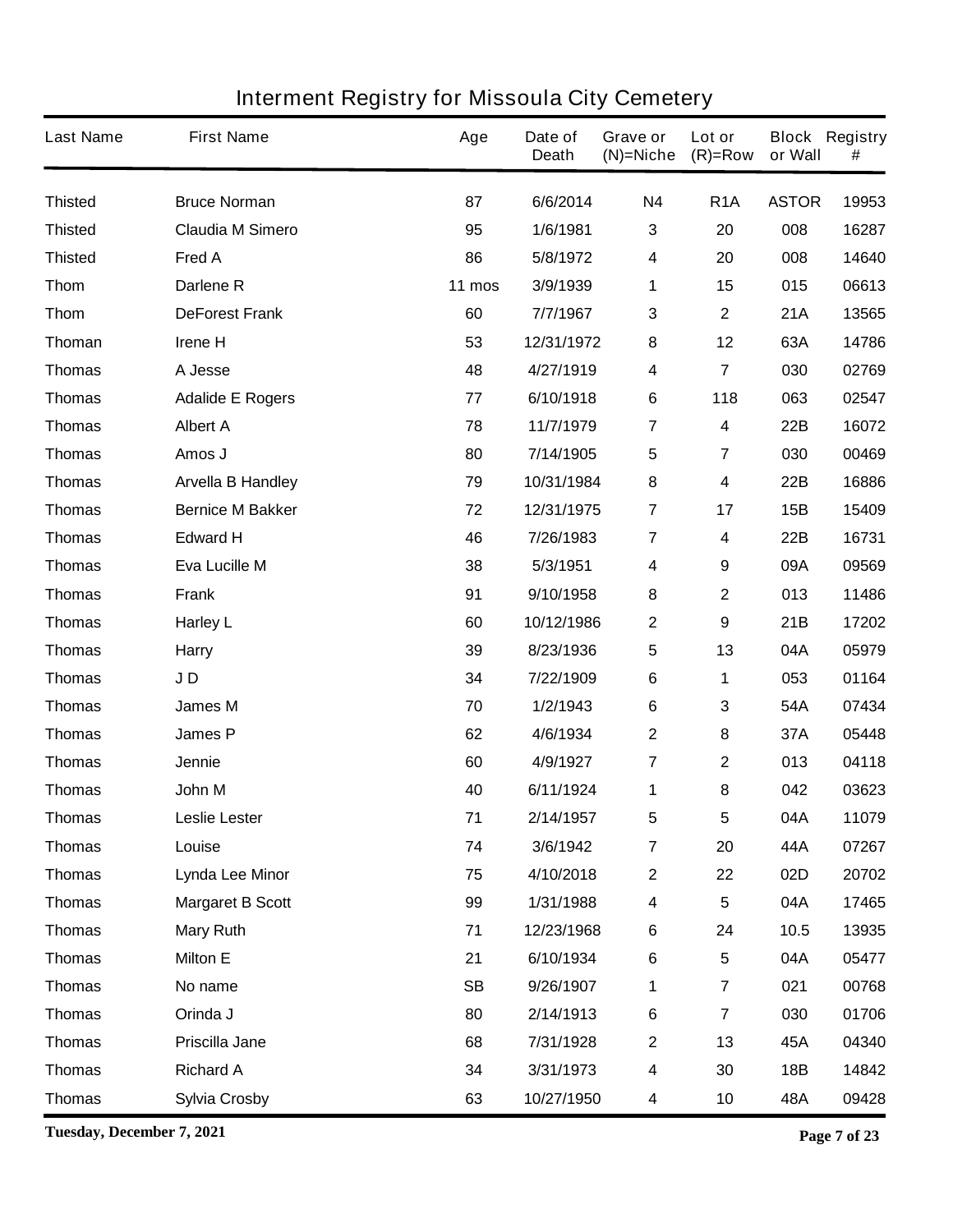| <b>Last Name</b> | <b>First Name</b>                   | Age           | Date of<br><b>Death</b> | Grave or<br>$(N)$ =Niche | Lot or<br>$(R)=Row$     | or Wall    | <b>Block Registry</b><br># |
|------------------|-------------------------------------|---------------|-------------------------|--------------------------|-------------------------|------------|----------------------------|
| <b>Thomas</b>    | Zene - AKA                          | 67            | 6/25/1935               | 6                        | $\mathbf 2$             | 47A        | 05702                      |
| <b>Thomason</b>  | <b>Hazel Charlotte Eckle Sarvis</b> | 84            | 1/23/2004               | 2                        | $\mathbf 2$             | 06B        | 19413                      |
| <b>Thomason</b>  | <b>Henry M</b>                      | 90            | 11/13/1953              | 5                        | 17                      | 63A        | 10239                      |
| <b>Thomason</b>  | John                                | 75            | 12/15/1962              | 6                        | 16                      | 60A        | 12523                      |
| <b>Thomason</b>  | Lydia M                             | 76            | 8/18/1948               | 4                        | 17                      | 63A        | 08843                      |
| <b>Thomason</b>  | <b>Maurice W</b>                    | 50            | 4/16/1952               | 6                        | 17                      | 63A        | 09827                      |
| <b>Thompkins</b> | <b>Gregory D</b>                    | 43            | 6/24/1990               | 3                        | 14                      | 21B        | 17716                      |
| <b>Thompson</b>  | <b>Agnes Lucy</b>                   | 81            | 1/21/1948               | 3                        | 12                      | 066        | 08691                      |
| <b>Thompson</b>  | Alma                                | 81            | 2/19/1944               | 8.5                      | 5                       | 034        | 07709                      |
| <b>Thompson</b>  | <b>Andrew - AKA</b>                 | 67            | 6/25/1935               | 6                        | $\mathbf 2$             | 47A        | 05702                      |
| <b>Thompson</b>  | Anna                                | 88            | 2/21/1965               | 8                        | $\overline{\mathbf{7}}$ | 45A        | 13037                      |
| <b>Thompson</b>  | <b>Beatrice L</b>                   | 65            | 12/23/1965              | 3                        | 6                       | <b>22A</b> | 13241                      |
| <b>Thompson</b>  | <b>Beulah L</b>                     | 67            | 12/7/1959               | $\overline{\mathbf{r}}$  | $\overline{7}$          | 46A        | 11817                      |
| <b>Thompson</b>  | <b>Brice</b>                        | 74            | 4/1/1951                | 8                        | 5                       | 06A        | 09534                      |
| <b>Thompson</b>  | <b>Cassius M</b>                    | 60            | 5/26/1917               | 4                        | 75                      | 063        | 02371                      |
| <b>Thompson</b>  | <b>Catherine Jo</b>                 | 10 wks        | 1/11/1959               | 1                        | 37                      | 56A        | 11556                      |
| <b>Thompson</b>  | <b>Catherine Smith</b>              | 92            | 2/8/1983                | 5                        | 16                      | 10.5       | 16609                      |
| <b>Thompson</b>  | Dave                                | 68            | 4/14/1941               | $\mathbf 2$              | 9                       | 54A        | 07063                      |
| <b>Thompson</b>  | <b>Della</b>                        | 75            | 10/6/1958               | 2                        | 10                      | 002        | 11475                      |
| <b>Thompson</b>  | <b>Dorothy Davis</b>                | 59            | 5/28/1967               | 8                        | 6                       | 31A        | 13519                      |
| <b>Thompson</b>  | <b>Duane David</b>                  | <b>50 min</b> | 9/28/1959               | 8                        | 52                      | 56A        | 11722                      |
| <b>Thompson</b>  | Edith                               | 10 days       | 5/23/1910               | 1                        | 28                      | 063        | 01288                      |
| Thompson         | Elizabeth 'Betty' Ann Hickman       | 64            | 2/16/2005               | 7                        | 15                      | 06B        | 19536                      |
| <b>Thompson</b>  | Emma                                | 85            | 4/21/1972               | 5                        | 23                      | 50A        | 14636                      |
| <b>Thompson</b>  | Ezra Joseph                         | 74            | 9/27/1947               | $\mathbf 2$              | 10                      | 002        | 08612                      |
| <b>Thompson</b>  | <b>Florence A</b>                   | 78            | 9/10/1939               | $\overline{7}$           | 1                       | 069        | 06722                      |
| <b>Thompson</b>  | <b>Frances</b>                      | 80            | 3/18/1936               | $\overline{7}$           | 12                      | <b>15A</b> | 05886                      |
| <b>Thompson</b>  | <b>Francis M</b>                    | 81            | 11/23/1957              | 6                        | 12                      | 08A        | 11289                      |
| <b>Thompson</b>  | <b>Frank</b>                        | 54            | 3/31/1910               | 8                        | 14                      | 068        | 01265                      |
| <b>Thompson</b>  | <b>Frank</b>                        | 70            | 5/28/1932               | $\mathbf 2$              | 8                       | 24A        | 05090                      |
| <b>Thompson</b>  | Gertrude H                          | 72            | 9/8/1965                | $\overline{7}$           | 8                       | 033        | 13212                      |
| <b>Thompson</b>  | Grant                               | 83            | 6/3/1955                | $5\phantom{.0}$          | 10                      | 066        | 10698                      |
| <b>Thompson</b>  | Harry B                             | 25            | 10/3/1918               | 1                        | 5                       | 023        | 03073                      |

**Tuesday, December 7, 2021 Page 8 of 23**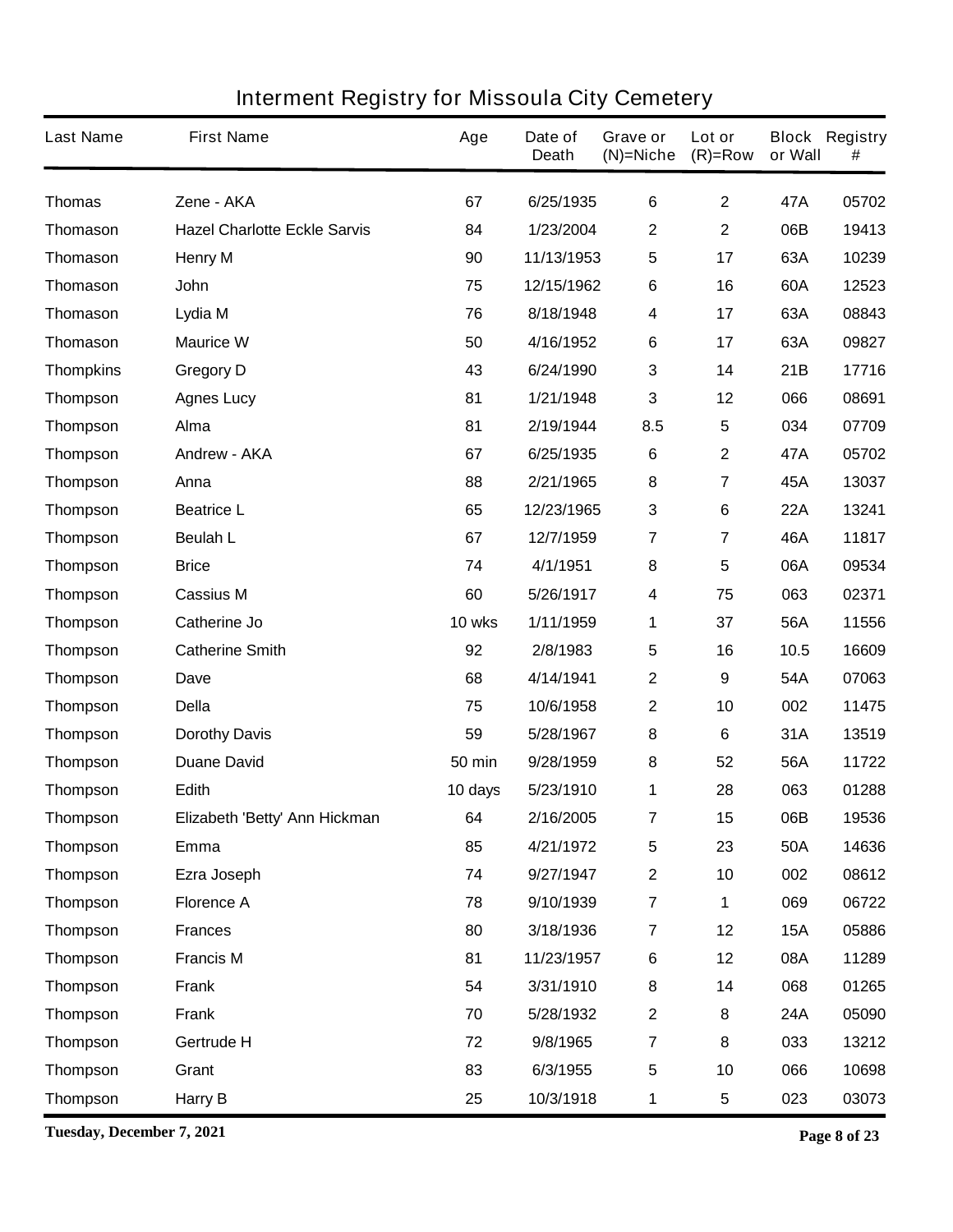| <b>Last Name</b> | <b>First Name</b>            | Age       | Date of<br><b>Death</b> | <b>Grave or</b><br>$(N)$ =Niche | Lot or<br>$(R)=Row$     | or Wall    | <b>Block Registry</b><br># |
|------------------|------------------------------|-----------|-------------------------|---------------------------------|-------------------------|------------|----------------------------|
| <b>Thompson</b>  | <b>Harry W</b>               | 57        | 6/1/1924                | $\mathbf{3}$                    | 1                       | 039        | 03614                      |
| <b>Thompson</b>  | <b>Hattie</b>                | 71        | 7/19/1937               | 4                               | 12                      | 08A        | 06219                      |
| <b>Thompson</b>  | <b>Henry</b>                 | 44        | 10/28/1955              | 6                               | 23                      | 52A        | 10738                      |
| <b>Thompson</b>  | <b>Henry E</b>               | 59        | 6/2/1922                | 182                             | <b>NP</b>               | 009        | 03248                      |
| <b>Thompson</b>  | Ida J                        | 36        | 4/28/1913               | 4                               | $\boldsymbol{9}$        | 020        | 01729                      |
| <b>Thompson</b>  | <b>Jacob</b>                 | 73        | 2/4/1937                | 3                               | 12                      | 08A        | 06002                      |
| <b>Thompson</b>  | James C                      | 77        | 6/6/1931                | $\overline{7}$                  | 1                       | 05A        | 04907                      |
| <b>Thompson</b>  | <b>James R</b>               | 56        | 10/26/1939              | 3                               | 4                       | 059        | 06742                      |
| <b>Thompson</b>  | <b>James Roy</b>             | 55        | 4/19/2003               | 4                               | 4                       | 059        | 19366                      |
| <b>Thompson</b>  | Jennie Lee                   | 72        | 2/25/1912               | 4                               | 10                      | 002        | 01553                      |
| <b>Thompson</b>  | <b>Jessie Elizabeth</b>      | 76        | 11/25/1947              | $\overline{7}$                  | 3                       | 026        | 08648                      |
| <b>Thompson</b>  | <b>Jessie M</b>              | 90        | 12/23/1975              | $\overline{7}$                  | 8                       | 24A        | 15397                      |
| <b>Thompson</b>  | John                         | 85        | 7/2/1934                | 6                               | 17                      | 47A        | 05489                      |
| <b>Thompson</b>  | John K                       | 74        | 5/4/1949                | 4                               | 12                      | 066        | 09014                      |
| <b>Thompson</b>  | John T                       | 63        | 7/12/1923               | 8                               | 12                      | <b>15A</b> | 03452                      |
| <b>Thompson</b>  | Joseph                       | unk       | 4/16/1900               | 5                               | 10                      | 002        | Ledger                     |
| <b>Thompson</b>  | Joseph C                     | 86        | 2/24/1975               | 2                               | 8                       | 033        | 15266                      |
| <b>Thompson</b>  | Karolyn M                    | unk       | 5/30/1948               | 5                               | 23                      | 43A        | 08784                      |
| <b>Thompson</b>  | <b>Kelly Kay</b>             | 1         | 4/1/1980                | 8                               | 15                      | 06B        | 16145                      |
| <b>Thompson</b>  | Kenneth C 'Kenny'            | 57        | 10/27/1997              | 7                               | 15                      | 06B        | 18695                      |
| <b>Thompson</b>  | <b>Manda</b>                 | 69        | 4/13/1933               | 1                               | 8                       | 24A        | 05250                      |
| <b>Thompson</b>  | Mandana J                    | 67        | 5/18/1936               | 2                               | 5                       | 023        | 05920                      |
| <b>Thompson</b>  | <b>Margaret A</b>            | 70        | 5/22/1929               | 7                               | $\overline{\mathbf{7}}$ | 07A        | 04538                      |
| <b>Thompson</b>  | <b>Margaret Elizabeth</b>    | 15 mos    | 7/12/1940               | $\overline{7}$                  | 36                      | 56A        | 06881                      |
| <b>Thompson</b>  | <b>Martha Smith Matchett</b> | 86        | 11/18/1996              | $\bf 6$                         | 5                       | <b>22A</b> | 18567                      |
| <b>Thompson</b>  | <b>Mary Velma Garrison</b>   | 37        | 3/10/1919               | 8                               | 10                      | 002        | 02754                      |
| <b>Thompson</b>  | <b>Maxine Nell Godwin</b>    | 71        | 5/8/1986                | $\bf 6$                         | 1                       | 50A        | 17120                      |
| <b>Thompson</b>  | Mertie J                     | 44        | 9/6/1915                | $\bf 6$                         | 10                      | 066        | 02097                      |
| <b>Thompson</b>  | <b>Nels</b>                  | unk       | 2/28/1910               | $\overline{\mathbf{5}}$         | $\mathbf 2$             | 039        | 01261                      |
| <b>Thompson</b>  | No name                      | <b>SB</b> | 6/11/1901               | 3                               | 10                      | 002        | 00021                      |
| <b>Thompson</b>  | No name                      | <b>SB</b> | 6/14/1911               | $\bf 6$                         | 35                      | 063        | 01453                      |
| <b>Thompson</b>  | No name                      | <b>SB</b> | 3/3/1917                | $\mathbf 2$                     | 81.75                   | 063        | 02317                      |
| <b>Thompson</b>  | No name                      | unk       | 6/5/1932                | 7                               | 12                      | 55A        | 05095                      |

**Tuesday, December 7, 2021 Page 9 of 23**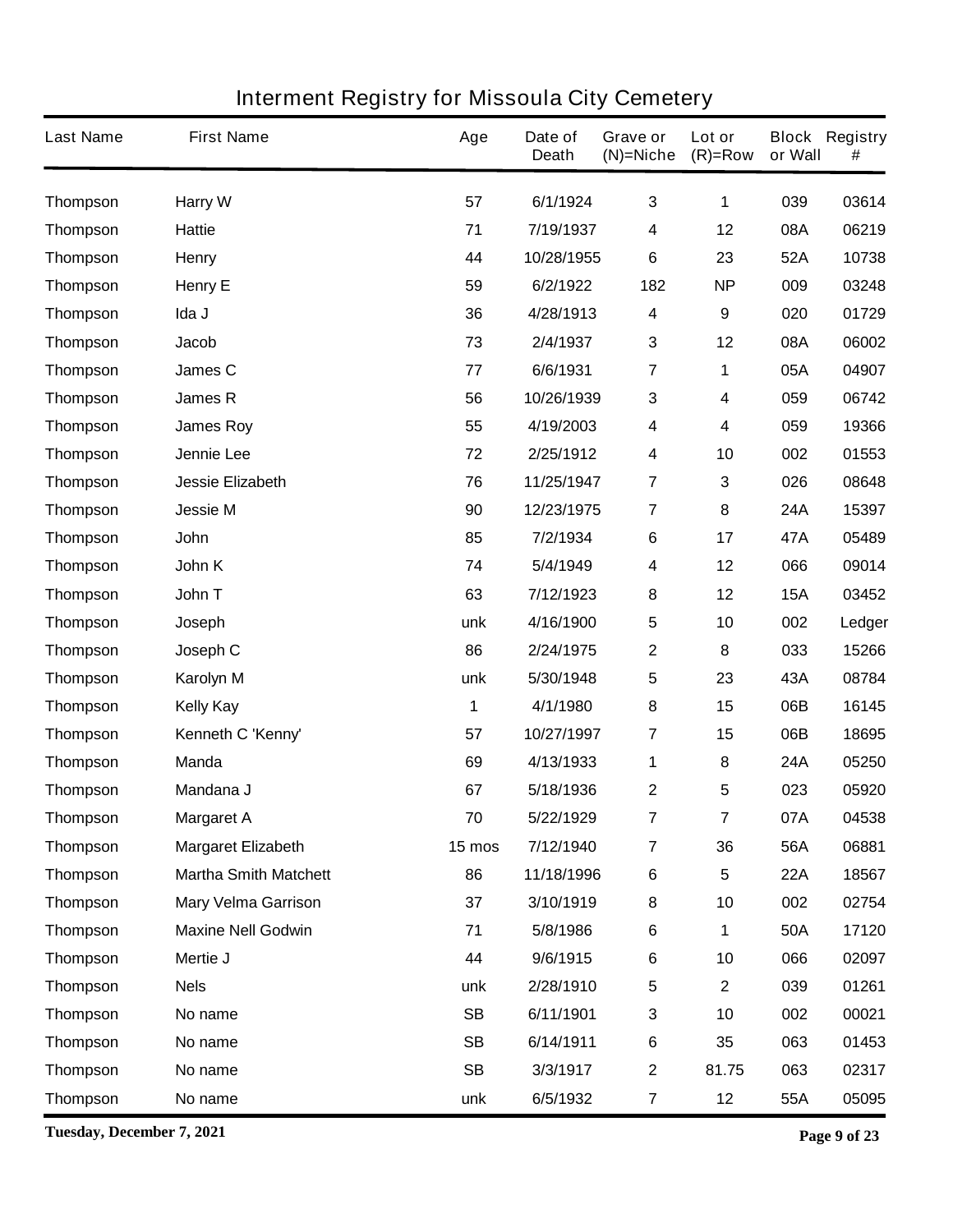| <b>Last Name</b> | <b>First Name</b>      | Age         | Date of<br><b>Death</b> | Grave or<br>(N)=Niche   | Lot or<br>$(R)=Row$     | or Wall    | <b>Block Registry</b><br># |
|------------------|------------------------|-------------|-------------------------|-------------------------|-------------------------|------------|----------------------------|
| <b>Thompson</b>  | No name                | <b>SB</b>   | 12/16/1934              | 8                       | $\mathbf{3}$            | 55A        | 05584                      |
| <b>Thompson</b>  | Norton J               | 35          | 5/30/1948               | 6                       | 23                      | 43A        | 08785                      |
| <b>Thompson</b>  | Orell E                | 74          | 4/23/1953               | 7                       | 5                       | 06A        | 10103                      |
| <b>Thompson</b>  | Orlando D              | 51          | 9/21/1942               | 6                       | 16                      | 10.5       | 07364                      |
| <b>Thompson</b>  | <b>Palmer C</b>        | 32          | 11/20/1916              | 2                       | 15                      | 067        | 02274                      |
| <b>Thompson</b>  | <b>Pearl</b>           | 82          | 1/31/1952               | 5                       | 12                      | 08A        | 09763                      |
| <b>Thompson</b>  | <b>Percy Ellsworth</b> | 54          | 11/28/1943              | $\bf 6$                 | 23                      | 10.5       | 07639                      |
| <b>Thompson</b>  | Peter                  | 83          | 6/11/1951               | 5                       | 9                       | 020        | 09604                      |
| <b>Thompson</b>  | <b>Peter F</b>         | 49          | 5/19/1920               | 8                       | 1                       | 069        | 02938                      |
| <b>Thompson</b>  | Rhoda                  | 82          | 2/20/1962               | 1                       | 1                       | 60A        | 12307                      |
| <b>Thompson</b>  | <b>Robert</b>          | 88          | 4/5/1949                | 1                       | 13                      | 57A        | 08992                      |
| <b>Thompson</b>  | <b>Robert M</b>        | 51          | 6/13/1926               | 2                       | 24                      | 36A        | 03957                      |
| <b>Thompson</b>  | Rowena                 | 11 mos      | 8/25/1903               | $\mathbf 3$             | 9                       | 020        | 00275                      |
| <b>Thompson</b>  | <b>Roy W</b>           | 31          | 8/20/1958               | 4                       | $\overline{\mathbf{4}}$ | 059        | 11480                      |
| <b>Thompson</b>  | <b>Sammy</b>           | 2 days      | 10/21/1937              | 1                       | 6                       | 55A        | 06292                      |
| <b>Thompson</b>  | Terri                  | $5-1/2$ hr: | 12/12/1948              | 4                       | 31                      | 56A        | 08928                      |
| <b>Thompson</b>  | <b>Thomas K</b>        | 79          | 7/3/1942                | 7                       | 5                       | 023        | 07329                      |
| <b>Thompson</b>  | <b>Thorval 'Ted'</b>   | 101         | 7/24/1989               | 5                       | 23                      | 50A        | 17578                      |
| <b>Thompson</b>  | <b>Tommy</b>           | <b>SB</b>   | 7/27/1941               | 7                       | 10                      | 55A        | 07126                      |
| <b>Thompson</b>  | <b>Tylar Sloane</b>    | unk         | 12/23/1892              | 5                       | $\boldsymbol{2}$        | 026        | Ledger                     |
| <b>Thompson</b>  | <b>Tyler B</b>         | 55          | 2/26/1919               | 8                       | 3                       | 026        | 02734                      |
| <b>Thompson</b>  | <b>Walter Howard</b>   | 98          | 5/9/1992                | 2                       | 9                       | 051        | 17959                      |
| <b>Thompson</b>  | <b>Willard I</b>       | 93          | 12/4/1986               | 3                       | $6\phantom{a}$          | <b>22A</b> | 17220                      |
| <b>Thompson</b>  | <b>William H</b>       | 78          | 4/25/1931               | 8                       | $\overline{\mathbf{7}}$ | 07A        | 04881                      |
| <b>Thomson</b>   | Ida J McWhenny         | 92          | 3/5/1951                | $\mathbf 3$             | $\mathbf 2$             | <b>27A</b> | 09516                      |
| <b>Thomson</b>   | Lillian L              | 82          | 10/25/1973              | 1                       | 16                      | 054        | 14967                      |
| <b>Thomson</b>   | <b>Millie Marie</b>    | 52          | 3/28/1940               | 1                       | $\overline{\mathbf{4}}$ | <b>27A</b> | 06819                      |
| <b>Thomson</b>   | <b>Mont R</b>          | 82          | 4/10/1970               | $\mathbf 2$             | 4                       | 27A        | 14341                      |
| <b>Thomson</b>   | <b>Robert S</b>        | 78          | 3/21/1936               | 4                       | $\boldsymbol{2}$        | <b>27A</b> | 05889                      |
| <b>Thomson</b>   | Sandra L               | $\bf 6$     | 1/21/1947               | 8                       | $\overline{\mathbf{7}}$ | 38A        | 08467                      |
| <b>Thon</b>      | Lilyian                | 92          | 10/28/1986              | $\overline{\mathbf{5}}$ | 6                       | <b>27A</b> | 17206                      |
| <b>Thorn</b>     | <b>Marie B</b>         | 99          | 12/29/1977              | 4                       | 19                      | 25A        | 15780                      |
| <b>Thorn</b>     | <b>William F</b>       | 48          | 10/1/1926               | 3                       | 19                      | 25A        | 04002                      |

**Tuesday, December 7, 2021 Page 10 of 23**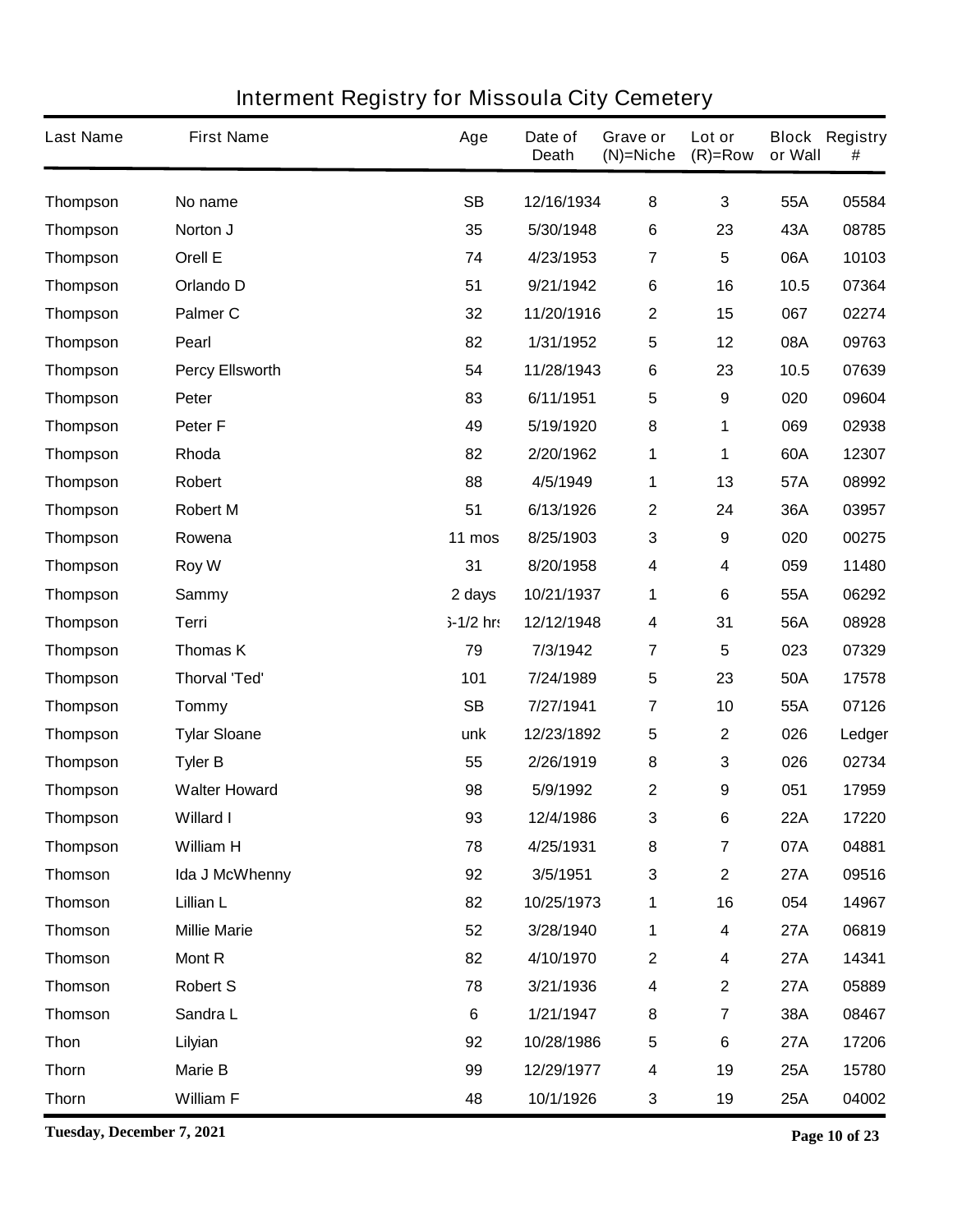| <b>Last Name</b>  | <b>First Name</b>              | Age     | Date of<br><b>Death</b> | Grave or<br>$(N)$ =Niche | Lot or<br>$(R)=Row$     | or Wall    | <b>Block Registry</b><br># |
|-------------------|--------------------------------|---------|-------------------------|--------------------------|-------------------------|------------|----------------------------|
| <b>Thornfeldt</b> | Otto                           | 64      | 2/17/1933               | $\bf 6$                  | 12                      | <b>16A</b> | 05233                      |
| <b>Thornfeldt</b> | <b>Terresia</b>                | 20      | 11/23/1906              | 8                        | 6                       | 006        | 00645                      |
| <b>Thornton</b>   | <b>Bertha</b>                  | 30      | 4/7/1906                | 5                        | 1                       | 032        | 00563                      |
| <b>Thornton</b>   | <b>Frank</b>                   | 66      | 11/20/1936              | 1                        | 1                       | 44A        | 06143                      |
| <b>Thornton</b>   | Henry J                        | 32      | 2/25/1907               | 6                        | 1                       | 032        | 00684                      |
| <b>Thornton</b>   | <b>Maud Marie Vanpelt</b>      | 62      | 4/23/1946               | 4                        | 11                      | <b>14A</b> | 08273                      |
| <b>Thornton</b>   | <b>Neal</b>                    | 60      | 10/12/1956              | 1                        | 7                       | 32A        | 11006                      |
| <b>Thornton</b>   | <b>William Theodore</b>        | 20      | 8/11/1929               | 6                        | 11                      | <b>14A</b> | 04580                      |
| <b>Thornton</b>   | <b>William Thomas</b>          | 65      | 4/28/1943               | 5                        | 11                      | <b>14A</b> | 07514                      |
| <b>Thornwald</b>  | <b>Alice M</b>                 | 86      | 2/12/2008               | 8                        | 7                       | <b>10B</b> | 19821                      |
| <b>Thorp</b>      | No name                        | 5 days  | 10/21/1910              | 5                        | 29                      | 063        | 01364                      |
| Thorsheim         | Alf M                          | 86      | 4/27/1979               | 2                        | $\mathbf 2$             | 42A        | 15985                      |
| Thorsheim         | <b>Marie Annie Cainan</b>      | 76      | 8/5/2001                | 1                        | 10                      | 30A        | 19177                      |
| Thorsheim         | <b>Martin</b>                  | 42      | 10/13/1965              | 2                        | 10                      | 30A        | 13171                      |
| <b>Thorsheim</b>  | <b>Nora Nelson</b>             | 67      | 7/13/1953               | 1                        | $\boldsymbol{2}$        | 42A        | 10154                      |
| <b>Thorson</b>    | Leo Jake                       | 20 days | 5/2/1924                | 8                        | 20                      | 56A        | 03598                      |
| <b>Thorsrud</b>   | <b>Deanne</b>                  | 48      | 3/19/1975               | 7                        | 17                      | 14B        | 15257                      |
| <b>Thorsrud</b>   | <b>Gunhild L</b>               | 86      | 12/23/1975              | 1                        | $\overline{\mathbf{7}}$ | 38A        | 15398                      |
| <b>Thorsrud</b>   | <b>Mikkel S</b>                | 65      | 6/25/1947               | 2                        | $\overline{\mathbf{7}}$ | 38A        | 08556                      |
| <b>Thorton</b>    | <b>Portus Baxter</b>           | 70      | 8/22/1946               | 6                        | 1                       | 010        | 08364                      |
| <b>Thorton</b>    | Victoria                       | 86      | 4/27/1966               | 5                        | 1                       | 010        | 13339                      |
| <b>Thoyre</b>     | <b>William Walter</b>          | 63      | 4/30/1948               | 6                        | 5                       | 54A        | 08766                      |
| Thrailkill        | Anna J                         | 85      | 9/24/1971               | 2                        | 5                       | 069        | 14497                      |
| <b>Thrailkill</b> | Benjamin F                     | 63      | 7/13/1941               | $\mathbf 3$              | 10                      | 026        | 07117                      |
| <b>Thrailkill</b> | <b>Catherine Reeves</b>        | 78      | 7/8/1961                | 4                        | 10                      | 026        | 12207                      |
| <b>Thrailkill</b> | <b>Katherine Jenkins</b>       | 3       | 8/29/1911               | 1                        | 5                       | 069        | 01479                      |
| <b>Thrailkill</b> | Paul E                         | 83      | 6/24/2004               | 8                        | 5                       | 069        | 19478                      |
| <b>Thrailkill</b> | <b>William Cleveland</b>       | 75      | 5/6/1960                | $\overline{\mathbf{7}}$  | $\overline{\mathbf{5}}$ | 069        | 11867                      |
| <b>Thrasher</b>   | Bert E                         | 80      | 8/4/1981                | $\mathbf 2$              | 13                      | 53A        | 16373                      |
| <b>Thrasher</b>   | Bert L                         | 79      | 4/22/2005               | 6                        | 13                      | 53A        | 19546                      |
| <b>Thrasher</b>   | <b>Bessie A Kuhl</b>           | 80      | 3/7/1981                | 1                        | 13                      | 53A        | 16315                      |
| <b>Thrasher</b>   | <b>Frances 'Betty' J Flink</b> | 84      | 8/8/2010                | 5                        | 13                      | 53A        | 20057                      |
| <b>Thrasher</b>   | Gilbert                        | 52      | 9/5/1951                | 6                        | 12                      | 58A        | 09667                      |

**Tuesday, December 7, 2021 Page 11 of 23**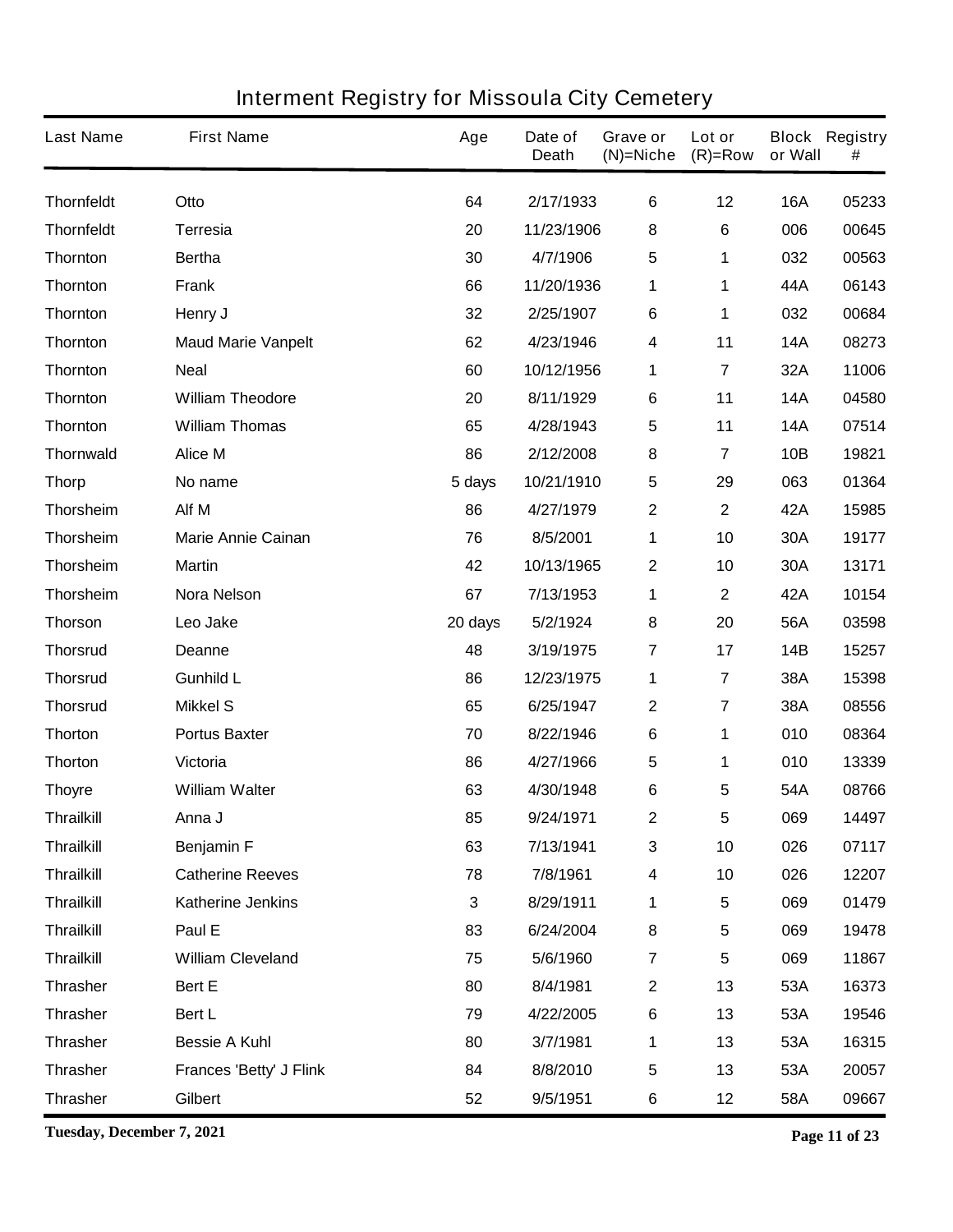| <b>Last Name</b> | <b>First Name</b>          | Age              | Date of<br><b>Death</b> | Grave or<br>$(N)$ =Niche | Lot or<br>$(R)=Row$     | or Wall    | <b>Block Registry</b><br># |
|------------------|----------------------------|------------------|-------------------------|--------------------------|-------------------------|------------|----------------------------|
| <b>Thrasher</b>  | <b>Lewis Bert</b>          | 78               | 3/19/1952               | 8                        | 21                      | 08A        | 09799                      |
| <b>Thrasher</b>  | <b>Millard D</b>           | 66               | 7/30/1962               | $\boldsymbol{2}$         | 17                      | 21A        | 12404                      |
| <b>Thrasher</b>  | <b>Minnie L</b>            | 93               | 2/21/1983               | 1                        | 17                      | 21A        | 16614                      |
| <b>Thrasher</b>  | Ruth                       | 74               | 2/13/1944               | $\overline{7}$           | 21                      | 08A        | 07710                      |
| <b>Threlkeld</b> | Edwin                      | 72               | 12/18/1936              | 5                        | $6\phantom{1}$          | 37A        | 06156                      |
| <b>Threlkeld</b> | <b>Mary Elizabeth</b>      | 86               | 10/29/1960              | $\bf 6$                  | 11                      | 60A        | 12004                      |
| <b>Thuesen</b>   | <b>Agnes</b>               | 65               | 4/15/1923               | 4                        | 103                     | 063        | 03410                      |
| <b>Thuesen</b>   | James                      | 72               | 3/4/1924                | 4                        | 103                     | 063        | 03570                      |
| <b>Thum</b>      | <b>Julius George</b>       | 59               | 3/17/1943               | 1                        | 4                       | 54A        | 07475                      |
| <b>Thune</b>     | Arthur J                   | 22               | 10/18/1924              | 1                        | 21                      | 36A        | 03672                      |
| <b>Thurman</b>   | <b>Marvin</b>              | 51               | 4/20/1973               | 8                        | 11                      | 49A        | 14856                      |
| Thurman          | <b>Mary Jean</b>           | $\boldsymbol{9}$ | 4/23/1969               | $\overline{7}$           | 14                      | 49A        | 13968                      |
| <b>Thurman</b>   | Ruth                       | 85               | 6/1/2012                | $\overline{7}$           | 11                      | 49A        | 19825                      |
| <b>Thurston</b>  | <b>Bertha Leila</b>        | 91               | 10/20/1957              | 8                        | $\overline{\mathbf{7}}$ | 029        | 11236                      |
| <b>Thurston</b>  | Earl D                     | 57               | 11/23/1969              | 4                        | 5                       | 08A        | 14134                      |
| <b>Thurston</b>  | <b>Floyd</b>               | 1                | 3/22/1919               | 5                        | 37                      | 55A        | 02750                      |
| <b>Thurston</b>  | <b>Henry</b>               | 60               | 1/24/1910               | 8                        | 5                       | 065        | 01238                      |
| <b>Thurston</b>  | <b>Hubard A</b>            | 62               | 8/19/1925               | 4                        | 25                      | 06A        | 03805                      |
| <b>Thurston</b>  | <b>Rebecca E</b>           | 52               | 8/29/1937               | 5                        | 5                       | 08A        | 06254                      |
| <b>Thurston</b>  | <b>William Albert</b>      | 66               | 1/14/1947               | $\bf 6$                  | 5                       | 08A        | 08461                      |
| <b>Tibbets</b>   | <b>Ernestine</b>           | 58               | 3/21/1927               | 3                        | 4                       | 05A        | 04104                      |
| <b>Tibbets</b>   | NA                         | 68               | 6/8/1934                | 4                        | 4                       | 05A        | 05476                      |
| <b>Tice</b>      | Joseph S                   | 49               | 3/24/1920               | 168                      | <b>NP</b>               | 009        | 02911                      |
| <b>Tickmen</b>   | <b>Emery</b>               | 18 mos           | 8/23/1908               | $\overline{7}$           | 8                       | 063        | 00968                      |
| <b>Tiddy</b>     | <b>Bessie</b>              | 91               | 7/16/1953               | $\sqrt{5}$               | $\mathbf 2$             | 35A        | 10156                      |
| <b>Tiddy</b>     | Josiah                     | 64               | 3/21/1928               | $\bf 6$                  | $\mathbf 2$             | 35A        | 04270                      |
| <b>Tiemeyer</b>  | <b>Ada Francis Killion</b> | 67               | 11/25/1967              | $\overline{7}$           | 3                       | 002        | 13645                      |
| <b>Tiemeyer</b>  | Ralph P                    | 75               | 7/25/1975               | 8                        | 3                       | 002        | 15325                      |
| <b>Tietjen</b>   | <b>Anton P</b>             | 59               | 9/9/1908                | 4                        | 4                       | 016        | 00987                      |
| <b>Tietjen</b>   | <b>Bertha Estelle</b>      | 87               | 10/2/1954               | $\bf 6$                  | 4                       | 016        | 10465                      |
| <b>Tietjen</b>   | Fred J                     | 82               | 7/26/1966               | 3BT4                     | 4                       | 016        | 14416                      |
| <b>Tietjen</b>   | Jennie W                   | unk              | 5/29/1893               | $\mathbf{3}$             | 4                       | 016        | Ledger                     |
| <b>Tiffany</b>   | <b>Nellie M</b>            | 92               | 10/16/1972              | 3                        | 3                       | <b>17A</b> | 14738                      |

**Tuesday, December 7, 2021 Page 12 of 23**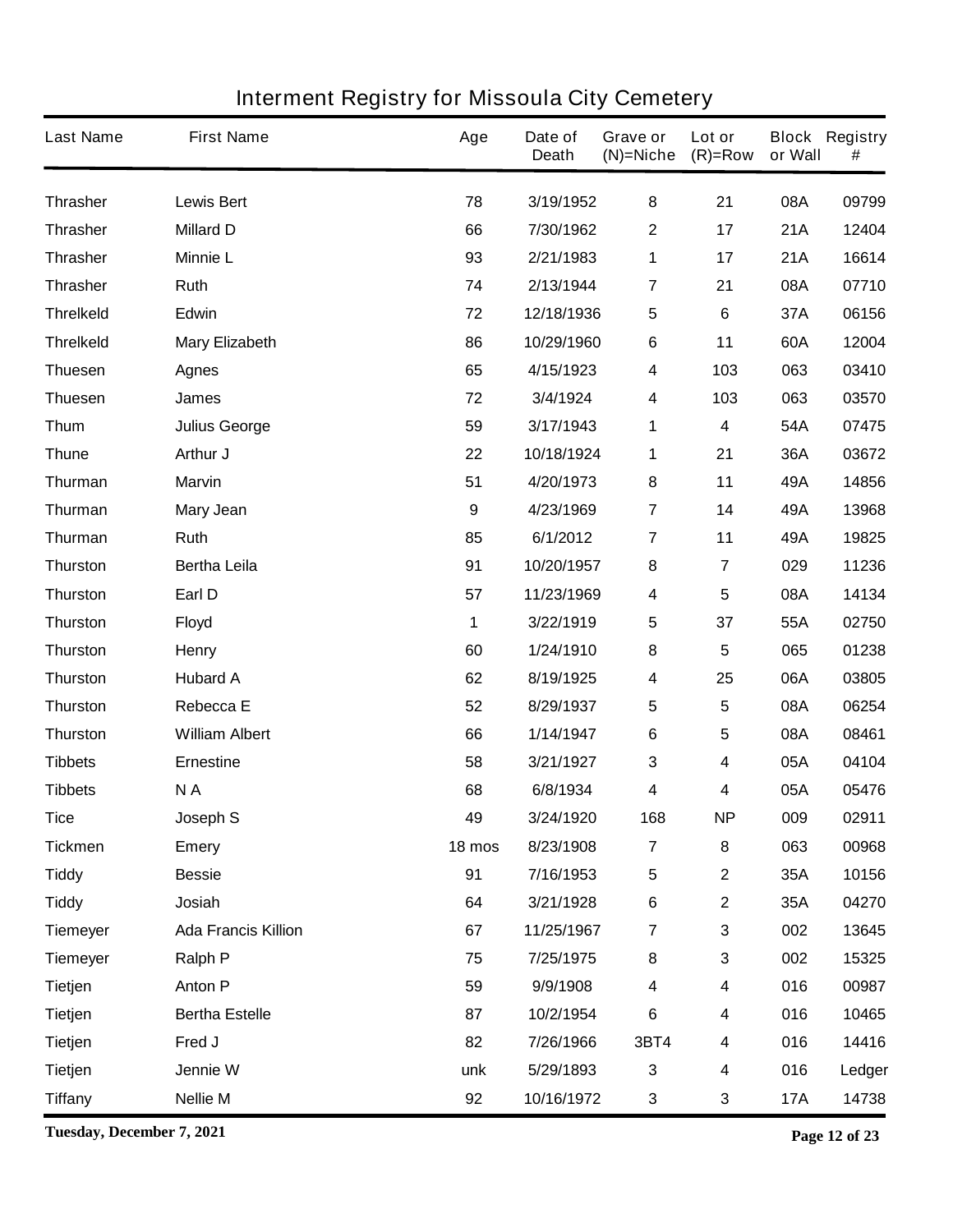| <b>Last Name</b>   | <b>First Name</b>                  | Age       | Date of<br><b>Death</b> | Grave or<br>$(N)=Niche$ | Lot or<br>$(R)=Row$ | or Wall      | <b>Block Registry</b><br># |
|--------------------|------------------------------------|-----------|-------------------------|-------------------------|---------------------|--------------|----------------------------|
| <b>Tiffany</b>     | <b>Willard</b>                     | 70        | 10/6/1935               | 4                       | 3                   | <b>17A</b>   | 05772                      |
| <b>Tikkanen</b>    | Arve                               | 61        | 4/14/1974               | 3                       | 13                  | 064          | 15071                      |
| <b>Tikkanen</b>    | <b>August</b>                      | 53        | 4/23/1912               | 7                       | 19                  | 063          | 01578                      |
| <b>Tikkanen</b>    | Jennie S                           | 64        | 11/3/1939               | $\overline{7}$          | 133                 | 063          | 06747                      |
| <b>Tikkanen</b>    | No name                            | <b>SB</b> | 2/25/1910               | 7                       | 19                  | 063          | 01251                      |
| Till               | <b>Percy Wilfred</b>               | 74        | 12/25/1979              | $\boldsymbol{2}$        | 18                  | 60A          | 16100                      |
| <b>Tillier</b>     | Elmon D                            | 39        | 11/24/1962              | 3                       | 10                  | 60A          | 12500                      |
| <b>Tillinghast</b> | <b>Carrie Armstrong</b>            | 62        | 7/19/1922               | $\mathbf 2$             | 1                   | 045          | 03275                      |
| Tillman            | Orin M                             | 67        | 12/8/1937               | 4                       | 4                   | 34A          | 06330                      |
| <b>Tilly</b>       | <b>Emil Alfred Jr</b>              | 70        | 5/11/1999               | 6                       | 34                  | 03D          | 18907                      |
| <b>Tilton</b>      | <b>Edgar C</b>                     | 57        | 2/17/1944               | 2                       | 21                  | 010          | 07708                      |
| Timm               | Elda A                             | 81        | 3/6/1976                | 7                       | 15                  | 30A          | 15477                      |
| <b>Timm</b>        | <b>Harry A</b>                     | 88        | 5/22/1972               | 8                       | 15                  | 30A          | 14648                      |
| <b>Timmer</b>      | Georgia E Fenton                   | 87        | 1/15/1985               | 8                       | 16                  | 03A          | 16925                      |
| Timmerman          | <b>Fritz</b>                       | 81        | 10/26/1928              | 6                       | 1                   | 45A          | 04395                      |
| <b>Tincher</b>     | <b>Steven Forrest</b>              | 66        | 3/27/2015               | $\boldsymbol{2}$        | 22                  | 01B          | 20494                      |
| <b>Tingley</b>     | <b>Lauretta M Wills</b>            | 81        | 11/4/1985               | 2                       | 3                   | 08A          | 17042                      |
| <b>Tingley</b>     | <b>Orville M</b>                   | 62        | 1/12/1963               | 1                       | 3                   | 08A          | 12531                      |
| <b>Tipp</b>        | <b>Christine Elizabeth Ringler</b> | 86        | 2/4/1994                | N3                      | R <sub>3</sub>      | <b>SER-S</b> | 18227                      |
| <b>Tipp</b>        | <b>George Fred Henry</b>           | 84        | 8/26/1988               | N <sub>2</sub>          | R <sub>3</sub>      | <b>SER-S</b> | 17459                      |
| <b>Tittle</b>      | <b>Alice B</b>                     | 40        | 1/4/1923                | 8                       | 129                 | 063          | 03347                      |
| <b>Titus</b>       | <b>Milton A 'Red'</b>              | 44        | 11/21/1960              | 4                       | 23                  | 60A          | 12026                      |
| <b>Tobey</b>       | Ramah                              | 48        | 12/6/1911               | 2                       | 10                  | 067          | 01519                      |
| <b>Tobin</b>       | A                                  | unk       |                         | 49                      | <b>NP</b>           | 011          | Ledger                     |
| <b>Tobin</b>       | George                             | 70        | 9/8/1915                | 5                       | 9                   | 071          | 02115                      |
| <b>Tobin</b>       | No name                            | 57        | 7/12/1914               | 6                       | 9                   | 071          | 01907                      |
| <b>Toby</b>        | George                             | 63        | 5/6/1929                | 6                       | 23                  | 47A          | 04518                      |
| <b>Toby</b>        | Sarah A                            | 59        | 3/26/1921               | 6                       | 124                 | 063          | 03038                      |
| <b>ToKinago</b>    | н                                  | 34        | 7/28/1901               | 36                      | <b>NP</b>           | 011          | 00035                      |
| <b>Tolar</b>       | No name                            | <b>SB</b> | 7/6/1921                | $\overline{\mathbf{z}}$ | 34                  | 55A          | 03090                      |
| <b>Tollefson</b>   | Lester <sub>C</sub>                | 41        | 12/20/1990              | $\overline{\mathbf{5}}$ | $\boldsymbol{2}$    | 02B          | 17767                      |
| <b>Tolles</b>      | <b>Barbara Bennett</b>             | 62        | 8/27/1954               | 3                       | 20                  | 023          | 10448                      |
| <b>Tolman</b>      | <b>Hattie</b>                      | 71        | 3/6/1948                | 3                       | 9                   | 10.5         | 08729                      |

**Tuesday, December 7, 2021 Page 13 of 23**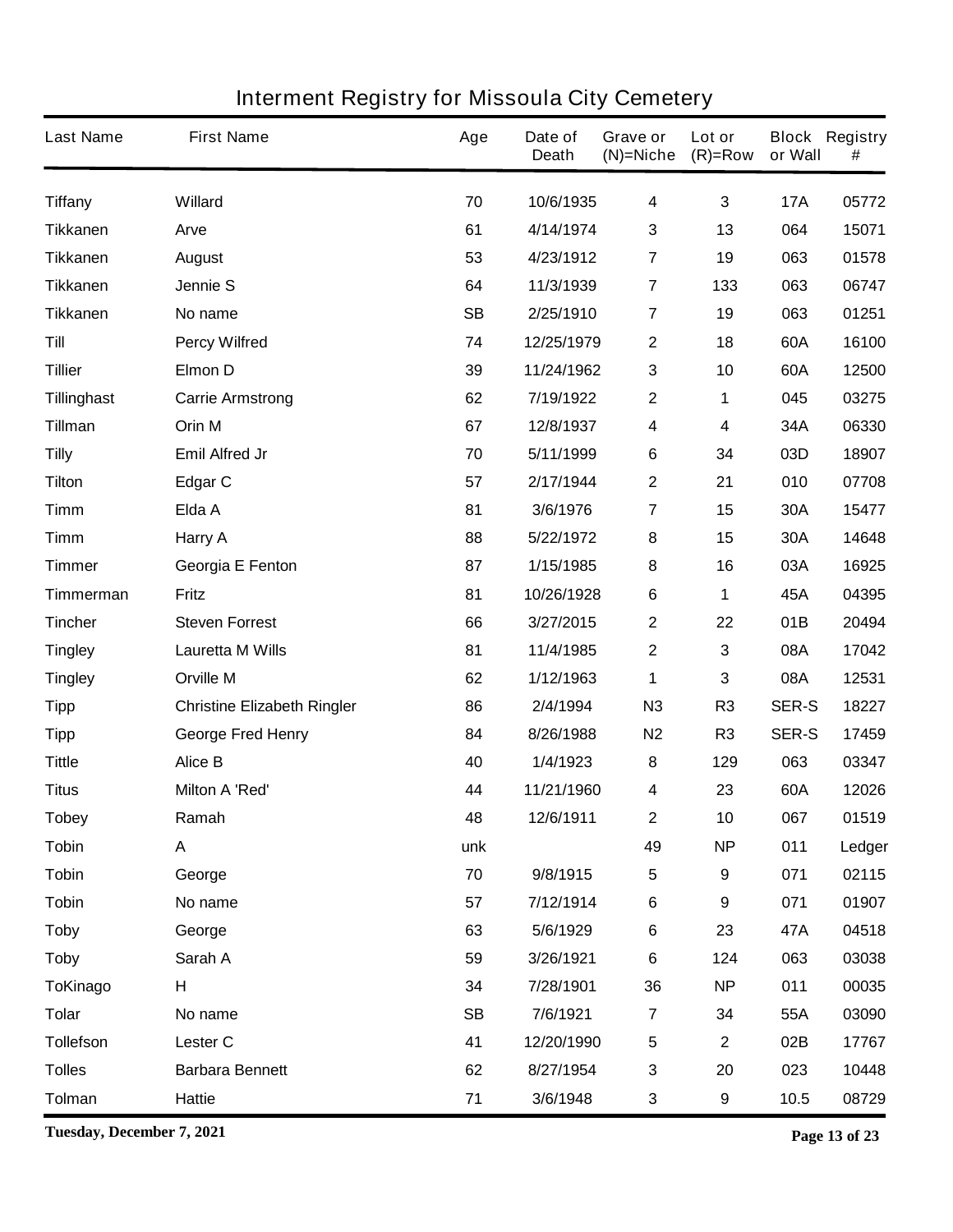| <b>Last Name</b> | <b>First Name</b>        | Age   | Date of<br><b>Death</b> | Grave or<br>$(N)$ =Niche | Lot or<br>$(R)=Row$     | or Wall    | <b>Block Registry</b><br># |
|------------------|--------------------------|-------|-------------------------|--------------------------|-------------------------|------------|----------------------------|
| <b>Tolman</b>    | <b>James F</b>           | 70    | 7/22/1941               | $\overline{\mathbf{4}}$  | 9                       | 10.5       | 07123                      |
| Tom              | <b>Fong Ton</b>          | 38    | 12/3/1918               | 6                        | 121                     | 063        | 02646                      |
| Tom              | <b>Frank</b>             | 56    | 11/29/1950              | 8                        | 18                      | 08A        | 09451                      |
| Tom              | <b>Gail Chin Gah</b>     | 22    | 10/25/1925              | 4                        | $\overline{\mathbf{2}}$ | <b>15A</b> | 03837                      |
| Tom              | Howard                   | 59    | 5/10/1974               | 1                        | 26                      | 08A        | 15089                      |
| Tom              | <b>Howard G</b>          | 71    | 12/15/1964              | 3                        | $\mathbf{2}$            | <b>15A</b> | 13032                      |
| Tom              | Sam                      | 83    | 12/18/1935              | $\mathbf 2$              | 19                      | 08A        | 05828                      |
| Tom              | <b>Suey Yee</b>          | 70    | 12/17/1945              | 1                        | 19                      | 08A        | 08180                      |
| Tom              | <b>Tuie Ngut</b>         | 2 mos | 12/29/1910              | $\bf 6$                  | 30                      | 063        | 01392                      |
| Tom              | <b>Tyler</b>             | 88    | 2/12/2007               | $\overline{\mathbf{7}}$  | 18                      | 08A        | 19739                      |
| <b>Tomlin</b>    | <b>Maynard A</b>         | 7 mos | 5/29/1915               | 6                        | 66                      | 063        | 02059                      |
| <b>Tomlinson</b> | Edna E                   | 86    | 6/6/1981                | 3                        | 3                       | 01A        | 16350                      |
| <b>Tomlinson</b> | <b>Henry H</b>           | 74    | 12/21/1957              | 4                        | 3                       | 01A        | 11284                      |
| Tomosuye         | T                        | 35    | 10/24/1903              | 10                       | <b>NP</b>               | 009        | 00301                      |
| <b>Toms</b>      | <b>John Casper</b>       | 71    | 4/24/1948               | $\mathbf 2$              | 19                      | 09A        | 08763                      |
| <b>Toms</b>      | Letta Elizabeth          | 79    | 11/12/1954              | 1                        | 19                      | 09A        | 10488                      |
| <b>Tomten</b>    | <b>Ernest A</b>          | 37    | 2/12/1955               | 6                        | 20                      | 52A        | 10551                      |
| Tonbora          | Kyunojo                  | 64    | 2/15/1938               | 7                        | 3                       | 010        | 06383                      |
| <b>Toner</b>     | Lawrence                 | 66    | 7/7/1962                | 4                        | 5                       | 02A        | 12395                      |
| <b>Toner</b>     | <b>Marion</b>            | 87    | 12/10/1987              | 3                        | 5                       | 02A        | 17420                      |
| <b>Toner</b>     | <b>Phillip Joseph</b>    | 15    | 10/23/1933              | 5                        | 20                      | 04A        | 05356                      |
| <b>Toney</b>     | <b>Lillian Edith</b>     | 84    | 2/22/1973               | 6                        | 3                       | 056        | 14819                      |
| <b>Toney</b>     | W E                      | 37    | 10/18/1918              | 3                        | 4                       | 056        | 02589                      |
| <b>Tonkin</b>    | <b>Elizabeth A</b>       | 53    | 4/18/1919               | 5                        | 14                      | 070        | 02764                      |
| <b>Tonkin</b>    | <b>Thomas</b>            | 56    | 6/8/1912                | 4                        | 14                      | 070        | 01595                      |
| <b>Tonkin</b>    | Thomas C                 | 24    | 6/3/1916                | 3                        | 14                      | 070        | 02221                      |
| <b>Toole</b>     | <b>Ainslie Palmer</b>    | 84    | 11/9/2013               | 4                        | 6                       | 041        | 20613                      |
| <b>Toole</b>     | <b>Allan Hardenbrook</b> | 67    | 7/18/1955               | 6.5                      | $\mathbf 2$             | 049        | 10656                      |
| <b>Toole</b>     | <b>Allan Hardenbrook</b> | 79    | 9/21/2010               | $\mathbf{3}$             | 6                       | 041        | 20614                      |
| <b>Toole</b>     | Anna Hardenbrook         | 71    | 8/2/1934                | 3                        | $\mathbf 2$             | 049        | 05505                      |
| <b>Toole</b>     | <b>Bruce Allan</b>       | 39    | 6/20/1995               | 4                        | 6                       | 041        | 19704                      |
| <b>Toole</b>     | <b>John Howard</b>       | 55    | 3/6/1946                | FT <sub>2</sub>          | $\mathbf 2$             | 049        | 08312                      |
| <b>Toole</b>     | John Howard              | 71    | 11/26/1989              | $\overline{7}$           | $\mathbf 2$             | 049        | 17621                      |

**Tuesday, December 7, 2021 Page 14 of 23**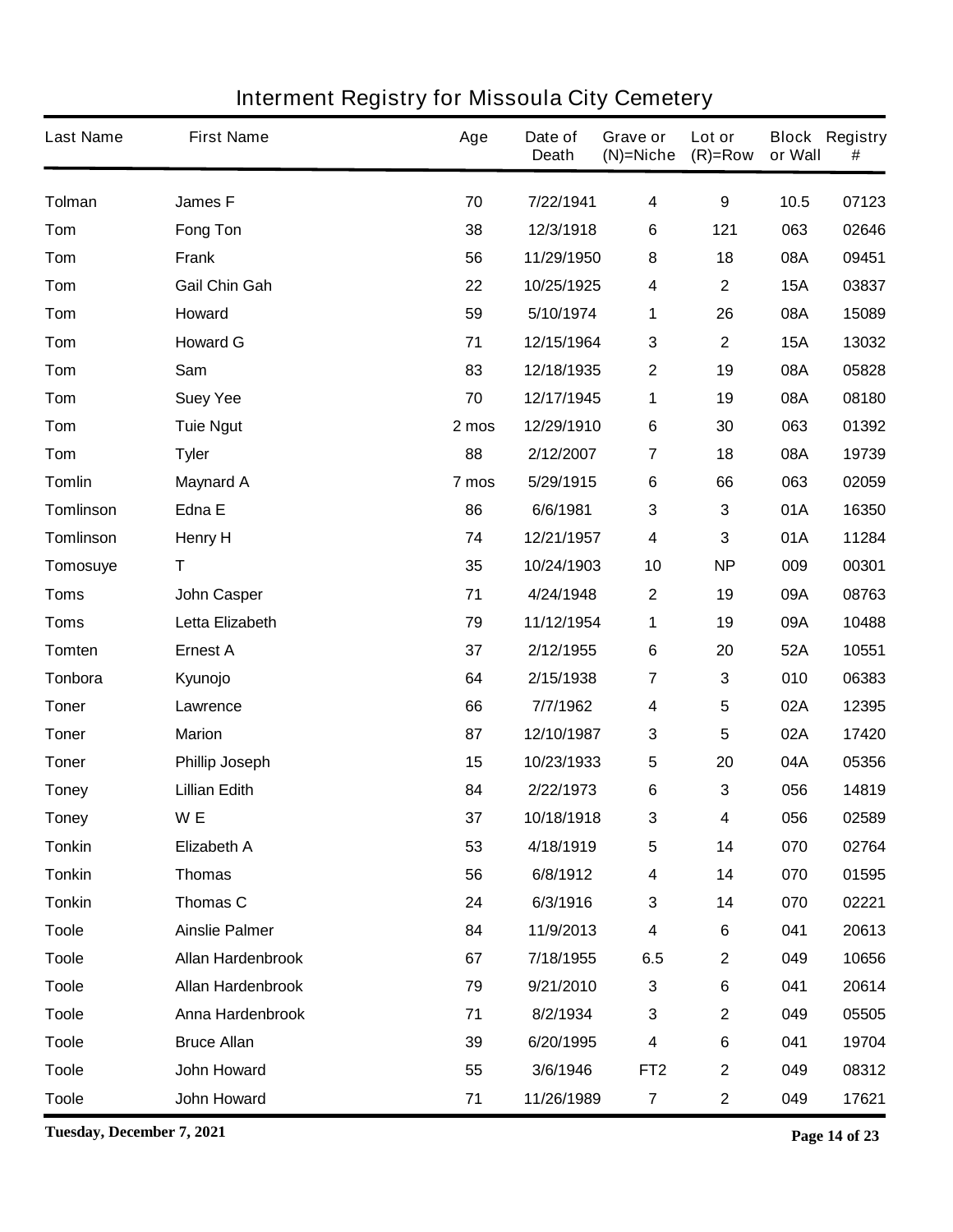| <b>Last Name</b> | <b>First Name</b>                | Age     | Date of<br><b>Death</b> | Grave or<br>$(N)$ =Niche | Lot or<br>$(R)=Row$ | or Wall    | <b>Block Registry</b><br># |
|------------------|----------------------------------|---------|-------------------------|--------------------------|---------------------|------------|----------------------------|
| <b>Toole</b>     | John Ryan                        | 65      | 3/4/1916                | 6                        | 1                   | 049        | 02188                      |
| <b>Toole</b>     | John Ryan Jr                     | 27      | 5/28/1927               | 4                        | $\mathbf 2$         | 049        | 04145                      |
| <b>Toole</b>     | Laura H                          | 74      | 11/9/1966               | 6.5                      | $\mathbf 2$         | 049        | 13458                      |
| <b>Toole</b>     | <b>Marjorie Ross</b>             | 72      | 7/6/1963                | 8                        | 10                  | 037        | 12682                      |
| Toothman         | <b>Dorothy Odette Skillicorn</b> | 87      | 11/11/1981              | 1                        | $\mathbf 2$         | 60A        | 16424                      |
| <b>Toppen</b>    | H Dale                           | 47      | 2/17/1972               | $\bf 6$                  | 29                  | 22B        | 14579                      |
| <b>Torak</b>     | Peter                            | 43      | 12/21/1910              | 6                        | 32                  | 063        | 01384                      |
| <b>Torell</b>    | <b>Audrey Irene Wickstrom</b>    | 76      | 1/28/1981               | 1                        | 21                  | 50A        | 16298                      |
| <b>Torell</b>    | <b>Theodore</b>                  | 72      | 3/6/1973                | $\mathbf 2$              | 21                  | 50A        | 14846                      |
| <b>Torell</b>    | Theodore 'Jackie'                | 10 days | 11/20/1925              | 7                        | 44                  | 55A        | 03853                      |
| <b>Toreson</b>   | Louis                            | 80      | 7/14/1960               | 1                        | 4                   | 57A        | 11930                      |
| <b>Torgerson</b> | Dale A                           | 47      | 6/8/1974                | 8                        | 28                  | <b>18B</b> | 15103                      |
| <b>Torgerson</b> | <b>Ida S Wagenius</b>            | 97      | 1/2/1992                | 3                        | 24                  | 14B        | 17903                      |
| <b>Torgerson</b> | John Herbert                     | 82      | 7/31/1973               | 4                        | 24                  | 14B        | 14907                      |
| <b>Torgerson</b> | Kettle                           | 65      | 9/30/1949               | 5                        | 5                   | 039        | 09121                      |
| <b>Torgerson</b> | <b>Shirley Rae Gray</b>          | 71      | 2/20/2001               | 8                        | 28                  | 18B        | 19119                      |
| <b>Torgeson</b>  | Alma C                           | 87      | 11/19/1995              | 4                        | 13                  | 11B        | 18447                      |
| <b>Torgeson</b>  | <b>Norval R</b>                  | 78      | 4/7/1983                | 5                        | 13                  | 11B        | 16640                      |
| <b>Torgeson</b>  | <b>Salve</b>                     | 75      | 7/24/1955               | 6                        | 9                   | 52A        | 10659                      |
| <b>Torp</b>      | <b>Gregory Allen</b>             | 19      | 8/16/1989               | 1                        | 9                   | 18B        | 17589                      |
| <b>Torp</b>      | Helen                            | 73      | 8/28/1992               | 4                        | 3                   | 18B        | 18008                      |
| <b>Torr</b>      | <b>Eldon W</b>                   | 32      | 1/27/1930               | 4                        | 6                   | <b>14A</b> | 04665                      |
| <b>Torrance</b>  | <b>Amy B Randles</b>             | 31      | 9/21/1995               | 7                        | 3                   | 18B        | 18424                      |
| <b>Torrance</b>  | <b>Bryan W</b>                   | 59      | 4/21/2016               | N <sub>26</sub>          | R <sub>2</sub>      | VIO-W      | 20597                      |
| <b>Torrence</b>  | <b>Mam</b>                       | 53      | 4/21/1913               | $6\phantom{1}6$          | 1                   | 034        | 01727                      |
| <b>Torseth</b>   | <b>Eugene Robert</b>             | 83      | 9/12/1998               | $\mathbf 2$              | 1                   | 062        | 18842                      |
| <b>Torseth</b>   | Ora Josephine                    | 26      | 12/9/1918               | 1                        | 1                   | 062        | 02664                      |
| <b>Torseth</b>   | Robert                           | unk     |                         | 1                        | 1                   | 062        | 02638                      |
| <b>Tostenson</b> | <b>Armund</b>                    | 45      | 1/31/1911               | 2                        | 31                  | 063        | 01400                      |
| <b>Totman</b>    | Anna B                           | unk     | 3/25/1901               | 5                        | 18                  | 024        | Ledger                     |
| Totman           | <b>James Edwin</b>               | 85      | 4/21/1933               | 6                        | 18                  | 024        | 05441                      |
| <b>Touchette</b> | <b>Agnes M</b>                   | 78      | 2/10/1938               | $\overline{\mathbf{7}}$  | $\mathbf 2$         | 068        | 06379                      |
| <b>Touchette</b> | <b>David Oliver</b>              | 59      | 11/2/1953               | 6                        | $\mathbf 2$         | 068        | 10237                      |

**Tuesday, December 7, 2021 Page 15 of 23**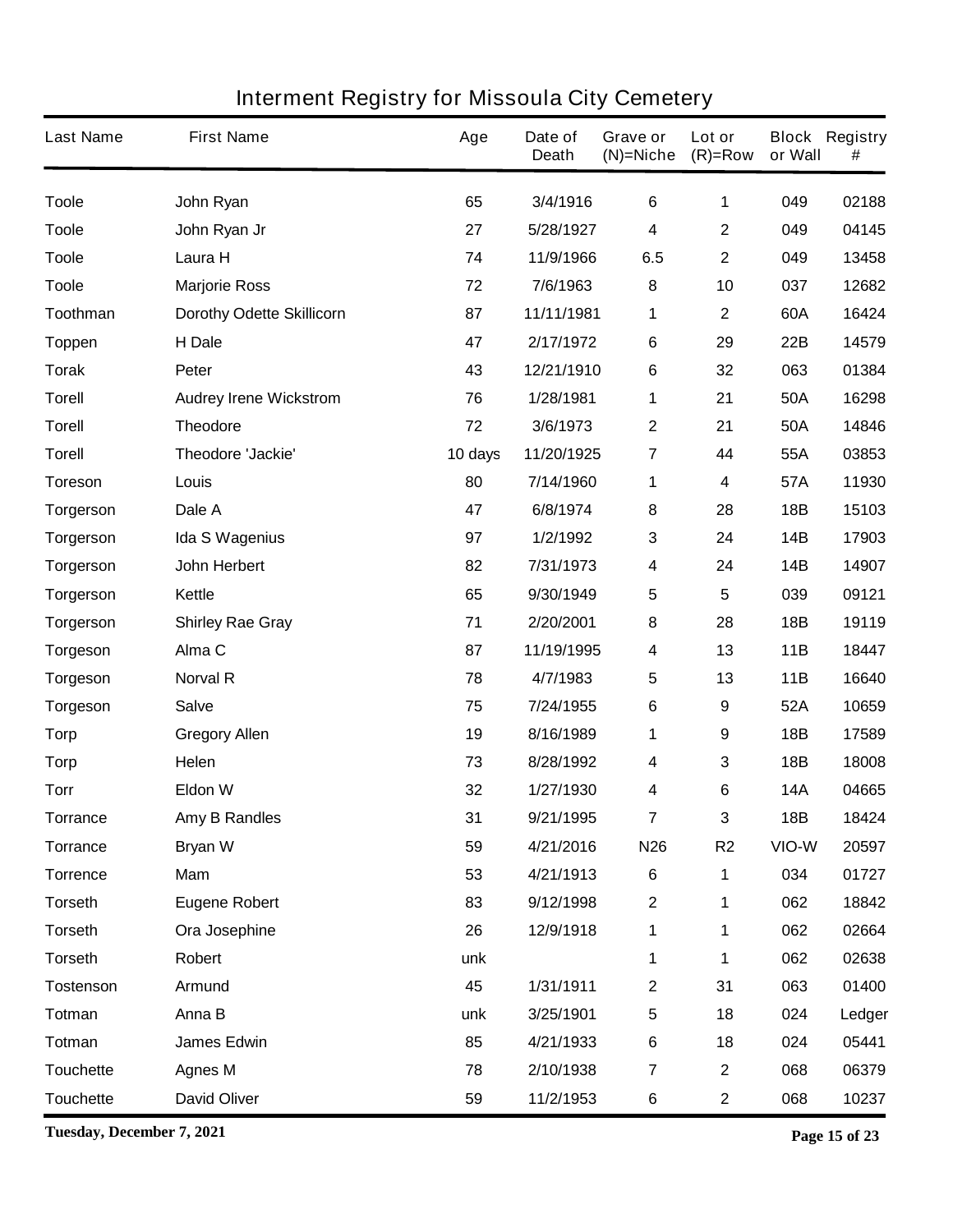| <b>Last Name</b> | <b>First Name</b>       | Age       | Date of<br><b>Death</b> | Grave or<br>$(N)$ =Niche | Lot or<br>$(R)=Row$ | or Wall    | <b>Block Registry</b><br># |
|------------------|-------------------------|-----------|-------------------------|--------------------------|---------------------|------------|----------------------------|
| <b>Touchette</b> | Esma J                  | 60        | 1/13/1957               | 5                        | $\mathbf 2$         | 068        | 11053                      |
| <b>Touchette</b> | <b>Felix</b>            | 79        | 1/9/1932                | 2                        | $\mathbf 2$         | 068        | 05010                      |
| <b>Touchette</b> | George                  | 74        | 8/7/1963                | 3                        | $\mathbf 2$         | 068        | 12694                      |
| <b>Touchette</b> | No name                 | <b>SB</b> | 6/17/1930               | 8                        | $\mathbf 2$         | 068        | 04737                      |
| <b>Touchette</b> | No name                 | <b>SB</b> | 3/14/1936               | FT <sub>8</sub>          | $\mathbf 2$         | 068        | 05885                      |
| <b>Touchette</b> | <b>William F</b>        | 31        | 9/8/1910                | 1                        | $\mathbf 2$         | 068        | 01342                      |
| Tousia           | Joseph Eli              | 58        | 6/25/1930               | 8                        | 14                  | 04A        | 04743                      |
| <b>Toussaint</b> | Shan                    | 62        | 7/14/2016               | 1                        | 26                  | 07B        | 20084                      |
| <b>Towe</b>      | Adria Jean              | 14 days   | 3/11/1948               | 1                        | 23                  | 56A        | 08733                      |
| <b>Towe</b>      | <b>Billy Clifford</b>   | 2 mos     | 11/11/1946              | 4                        | 15                  | 56A        | 08412                      |
| <b>Town</b>      | <b>Charles D</b>        | 49        | 9/17/1964               | 8                        | 10                  | 49A        | 12950                      |
| <b>Town</b>      | <b>Goldie H</b>         | 76        | 4/16/1991               | $\overline{7}$           | 10                  | 49A        | 17803                      |
| Town             | Olive K                 | 92        | 11/9/1984               | $\mathbf 2$              | 4                   | 017        | 16892                      |
| Towne            | <b>Leslie B</b>         | 76        | 7/17/1961               | $\overline{7}$           | 4                   | 017        | 12181                      |
| <b>Townsend</b>  | <b>Arthur Erwin</b>     | 72        | 12/30/1947              | 4                        | 47                  | 063        | 08671                      |
| <b>Townsend</b>  | E Viola                 | 65        | 2/23/1937               | 7                        | 3                   | 047        | 06015                      |
| <b>Townsend</b>  | <b>George Albert</b>    | 59        | 1/17/1917               | 5                        | 11                  | 047        | 05309                      |
| <b>Townsend</b>  | Ida Lloyd               | 85        | 8/3/1949                | 4                        | 11                  | 047        | 09081                      |
| <b>Townsend</b>  | <b>Weltha Mary</b>      | 58        | 9/15/1944               | 3                        | 47                  | 063        | 07857                      |
| <b>Towsley</b>   | <b>Frank Clifford</b>   | 67        | 3/29/1957               | 6                        | 1                   | 33A        | 11098                      |
| <b>Towsley</b>   | <b>Gladys E Gibbons</b> | 88        | 11/8/1979               | 5                        | 1                   | 33A        | 16073                      |
| <b>Tozier</b>    | No name                 | unk       |                         | 5                        | 13                  | 026        | 16890                      |
| Tracer           | <b>Annie M</b>          | 78        | 10/10/1958              | 3                        | 33                  | 10.5       | 11512                      |
| <b>Tracer</b>    | Eva E                   | 34        | 2/24/1922               | 4                        | 15                  | 06A        | 03186                      |
| <b>Tracer</b>    | <b>Samuel</b>           | 86        | 5/6/1956                | 4                        | 33                  | 10.5       | 10885                      |
| <b>Tracer</b>    | <b>William Loyce</b>    | 4         | 5/3/1916                | 4                        | 15                  | 06A        | 02206                      |
| <b>Tracey</b>    | Allie G                 | 38        | 12/20/1920              | 1                        | $\mathbf 2$         | 057        | 03002                      |
| <b>Tracey</b>    | No name                 | <b>SB</b> | 8/15/1919               | 4                        | 21                  | 55A        | 02811                      |
| <b>Tracy</b>     | <b>Albert H</b>         | 74        | 6/7/1944                | 8                        | 3                   | <b>14A</b> | 07785                      |
| <b>Tracy</b>     | <b>Alice S</b>          | 94        | 5/5/1968                | $\overline{7}$           | 3                   | <b>14A</b> | 13803                      |
| <b>Tracy</b>     | Anna                    | 55        | 5/10/1940               | $\mathbf 2$              | 20                  | 03A        | 06845                      |
| <b>Tracy</b>     | Bertha M                | 34        | 3/3/1916                | $\overline{7}$           | 84                  | 063        | 02185                      |
| <b>Tracy</b>     | <b>Gertrude Fay</b>     | 58        | 5/2/1943                | 8                        | 4                   | 044        | 07520                      |

**Tuesday, December 7, 2021 Page 16 of 23**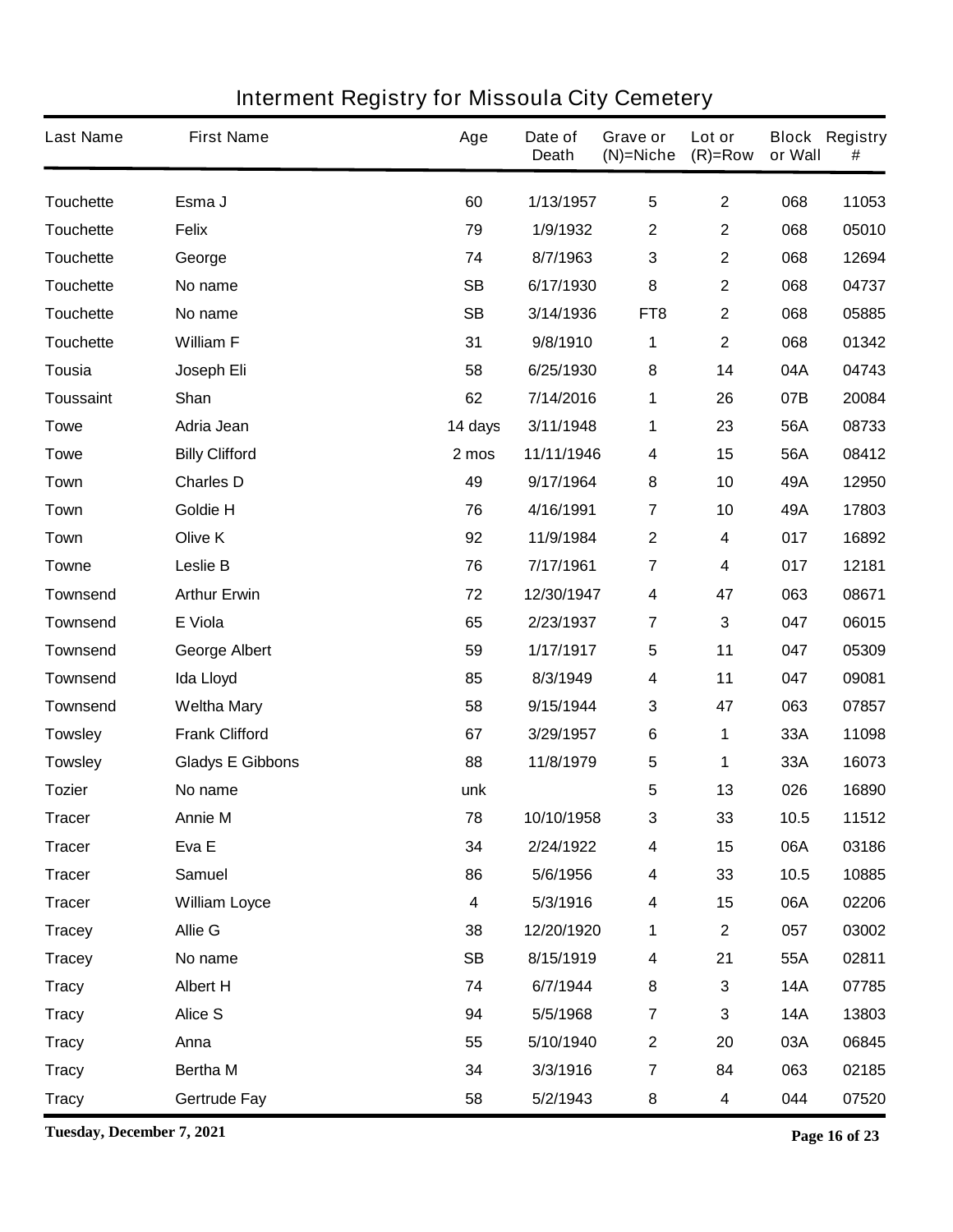| <b>Last Name</b>   | <b>First Name</b>      | Age    | Date of<br><b>Death</b> | Grave or<br>$(N)$ =Niche | Lot or<br>$(R)=Row$     | or Wall    | <b>Block Registry</b><br># |
|--------------------|------------------------|--------|-------------------------|--------------------------|-------------------------|------------|----------------------------|
| <b>Tracy</b>       | <b>Gordon H</b>        | 73     | 11/24/1952              | 1                        | $5\phantom{.0}$         | 048        | 09993                      |
| <b>Tracy</b>       | John S                 | 88     | 9/27/1964               | 5                        | 12                      | 60A        | 12954                      |
| <b>Tracy</b>       | <b>John Strop</b>      | 84     | 3/5/1922                | 5                        | 19                      | 06A        | 03192                      |
| <b>Tracy</b>       | <b>Lemuel D</b>        | 64     | 3/26/1932               | 8                        | 4                       | 038        | 05062                      |
| <b>Tracy</b>       | Lilith                 | 87     | 10/2/1989               | 5                        | 15                      | 09A        | 18975                      |
| <b>Tracy</b>       | <b>Tily H</b>          | 68     | 5/17/1962               | 3                        | 21                      | 59A        | 12369                      |
| <b>Tracy</b>       | <b>William Mason</b>   | 61     | 6/29/1950               | $\bf 6$                  | 15                      | 09A        | 09352                      |
| <b>Tracy</b>       | <b>William Wilburg</b> | 65     | 5/5/1946                | $\overline{\mathbf{7}}$  | 20                      | 03A        | 08283                      |
| <b>Trafford</b>    | Anna D                 | 72     | 2/9/1933                | 8                        | $5\phantom{.0}$         | 25A        | 05229                      |
| <b>Trafford</b>    | <b>Frank R</b>         | 69     | 12/10/1926              | $\overline{\mathbf{7}}$  | 5                       | 25A        | 04044                      |
| <b>Trainor</b>     | <b>Ella</b>            | 62     | 8/8/2019                | 3                        | 65                      | 01D        | 19448                      |
| <b>Trana</b>       | <b>Harold M</b>        | 69     | 3/23/1973               | 5                        | 16                      | 52A        | 14836                      |
| <b>Trana</b>       | Harold M Jr            | 53     | 5/17/1983               | 3                        | 16                      | 52A        | 16667                      |
| <b>Trana</b>       | <b>Richard</b>         | 27     | 2/9/1904                | 1                        | $\overline{7}$          | 003        | 00325                      |
| <b>Trana</b>       | <b>Richard Fred</b>    | 29     | 4/30/1970               | 4                        | 16                      | 52A        | 14206                      |
| <b>Trana</b>       | <b>Ruth Hewitt</b>     | 40     | 1/16/1952               | 3                        | 24                      | 58A        | 09751                      |
| <b>Tranda</b>      | <b>Charles</b>         | 68     | 2/25/1953               | 5                        | 14                      | 58A        | 10068                      |
| <b>Tranes</b>      | Oli                    | 50     | 7/2/1915                | 3                        | 81                      | 063        | 02079                      |
| <b>Trask</b>       | <b>Estelle Willie</b>  | 59     | 7/20/1933               | 3                        | 16                      | <b>17A</b> | 05316                      |
| <b>Trask</b>       | <b>Henry William</b>   | 64     | 10/22/1938              | 4                        | 16                      | <b>17A</b> | 06526                      |
| <b>Trautvetter</b> | <b>Frances Edith</b>   | 83     | 12/10/1954              | 5                        | 20                      | 59A        | 10495                      |
| <b>Trautwein</b>   | <b>August</b>          | 22     | 9/16/1885               | 3                        | 4                       | 002        | 20121                      |
| <b>Trautwein</b>   | No name                | unk    |                         | 5                        | 4                       | 002        | Ledger                     |
| <b>Trautwein</b>   | <b>William F</b>       | 86     | 3/3/1926                | 4                        | 4                       | 002        | 03905                      |
| <b>Traver</b>      | Raymond                | 18 mos | 9/30/1942               | $\overline{\mathbf{7}}$  | 18                      | 56A        | 07369                      |
| <b>Travis</b>      | <b>Echolyn Lee</b>     | 87     | 5/18/2021               | $\overline{7}$           | $\mathbf{2}$            | 21A        | 20310                      |
| <b>Traxler</b>     | <b>Marcy Colleen</b>   | 3 mi   | 3/17/1950               | $\mathbf 2$              | 24                      | 56A        | 09252                      |
| <b>Traylor</b>     | Curtis                 | 46     | 3/5/1977                | $\overline{7}$           | 19                      | 21B        | 15653                      |
| <b>Treece</b>      | <b>Beatrice</b>        | 34     | 5/8/1932                | $\overline{\mathbf{4}}$  | 30                      | 45A        | 05078                      |
| <b>Treece</b>      | Claud                  | 91     | 1/24/1984               | 6.5                      | $\overline{\mathbf{5}}$ | 63A        | 16778                      |
| <b>Treece</b>      | Edna M                 | 62     | 5/28/1955               | $\overline{\mathbf{r}}$  | 3                       | 52A        | 10634                      |
| <b>Treece</b>      | John A                 | 87     | 12/4/1978               | 8                        | 3                       | 52A        | 15921                      |
| <b>Treece</b>      | <b>Pearl Emily</b>     | 50     | 1/6/1947                | 6                        | 5                       | 63A        | 08452                      |

**Tuesday, December 7, 2021 Page 17 of 23**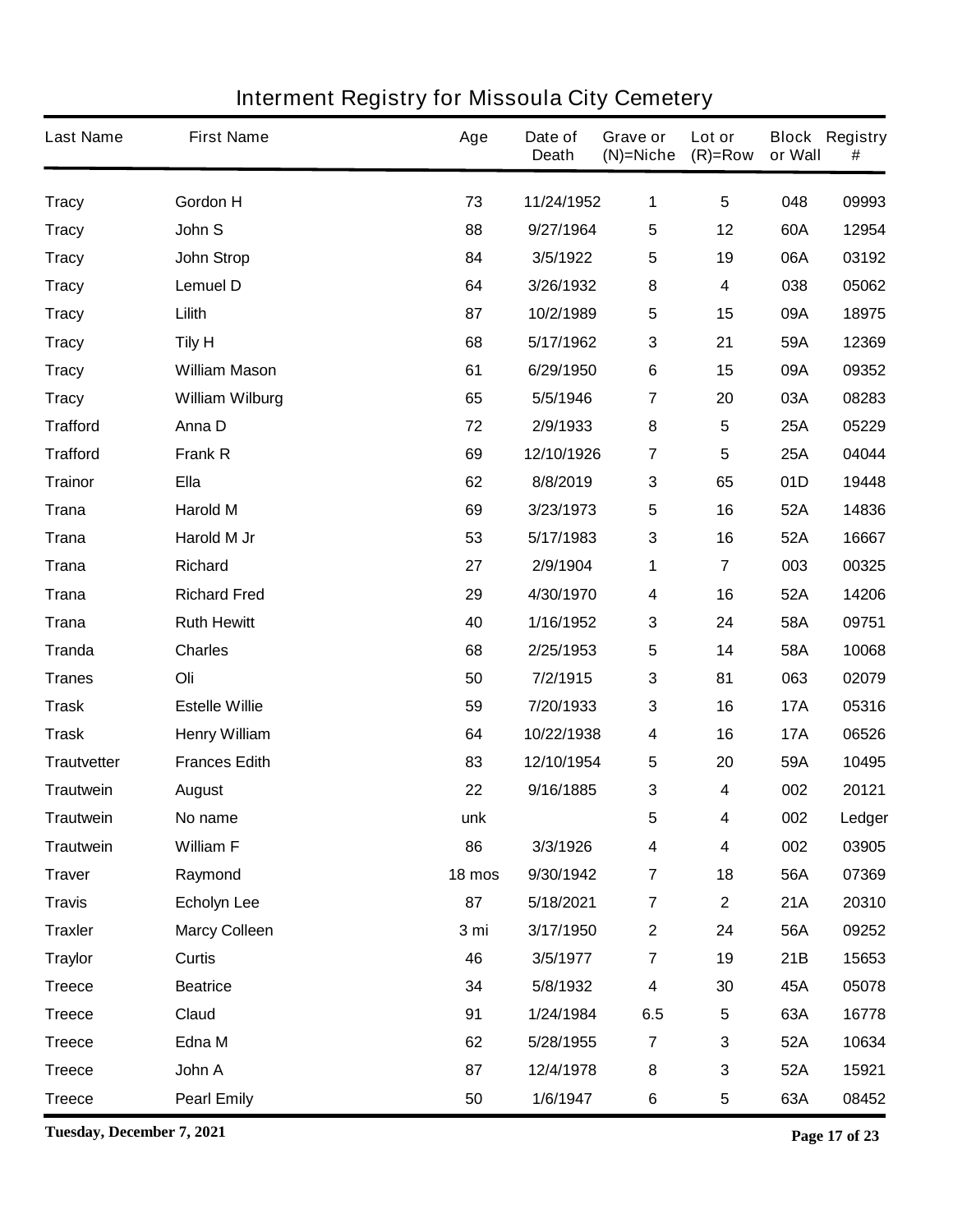| <b>Last Name</b> | <b>First Name</b>            | Age              | Date of<br><b>Death</b> | Grave or<br>$(N)$ =Niche | Lot or<br>$(R)=Row$     | or Wall | <b>Block Registry</b><br># |
|------------------|------------------------------|------------------|-------------------------|--------------------------|-------------------------|---------|----------------------------|
| <b>Treece</b>    | <b>Sadie R Foust Spencer</b> | 88               | 1/9/1990                | 1                        | 10                      | 52A     | 17642                      |
| <b>Trehan</b>    | <b>Wilfred</b>               | 80               | 8/20/1943               | 8                        | 8                       | 54A     | 07586                      |
| <b>Treichel</b>  | <b>Adolph</b>                | 57               | 3/18/1963               | $\overline{\mathbf{r}}$  | 26                      | 45A     | 12568                      |
| <b>Treichel</b>  | Idvin                        | 1                | 1/23/1929               | 1                        | 27                      | 45A     | 00839                      |
| <b>Treichel</b>  | Lillie                       | $\mathbf{2}$     | 1/23/1929               | 1                        | 27                      | 45A     | 04459                      |
| <b>Treichel</b>  | <b>Theodore</b>              | 22               | 6/11/1953               | 5                        | 26                      | 45A     | 10141                      |
| <b>Tremblay</b>  | <b>Narcisse A</b>            | 59               | 5/18/1924               | 1                        | 6                       | 039     | 03607                      |
| <b>Tremblay</b>  | Robert                       | 46               | 7/4/1918                | $\overline{7}$           | 119                     | 063     | 02556                      |
| <b>Trempe</b>    | Louis Joseph                 | 57               | 9/1/1931                | $\bf 6$                  | 3                       | 042     | 04944                      |
| <b>Trichie</b>   | <b>Edna Bertha Wheeler</b>   | 84               | 3/29/2004               | 3                        | 15                      | 19B     | 19430                      |
| <b>Trickey</b>   | <b>Alvin</b>                 | 20               | 11/9/1918               | 4                        | 114                     | 063     | 02617                      |
| <b>Trickey</b>   | <b>Benjamin Eliase</b>       | 87               | 11/9/1992               | 8                        | 23                      | 45A     | 18036                      |
| <b>Trickey</b>   | <b>Bennie D</b>              | 51               | 5/4/1978                | 5                        | 25                      | 45A     | 15836                      |
| <b>Trickey</b>   | <b>Eldon Royce</b>           | 3                | 9/4/1933                | 4                        | 1                       | 36A     | 05337                      |
| <b>Trickey</b>   | <b>Hilda May</b>             | 96               | 6/29/1994               | 4                        | 22                      | 63A     | 18284                      |
| <b>Trickey</b>   | <b>Ruth Edna</b>             | 43               | 1/30/1955               | $\overline{\mathbf{7}}$  | 23                      | 45A     | 10545                      |
| <b>Trigg</b>     | <b>Jesse Belle</b>           | $\mathbf{3}$     | 5/8/1916                | 8                        | 90                      | 063     | 02209                      |
| <b>Trimborn</b>  | Lorraine J                   | 47               | 10/11/1969              | $\overline{7}$           | 7                       | 40A     | 14166                      |
| <b>Trimp</b>     | <b>Arthur Joseph</b>         | 46               | 9/22/1930               | 8                        | 10                      | 07A     | 04788                      |
| <b>Triplett</b>  | Codie                        | 23               | 3/22/1922               | $\bf 6$                  | 126                     | 063     | 03203                      |
| <b>Triplett</b>  | <b>Francis Royal</b>         | 16 hrs           | 11/21/1943              | $\overline{7}$           | 20                      | 54A     | 07630                      |
| <b>Triplett</b>  | Lavata May                   | 1 day            | 8/22/1932               | HD <sub>6</sub>          | 9                       | 47A     | 05141                      |
| <b>Triplett</b>  | Lawrence Lee                 | 7 days           | 6/15/1933               | FT6                      | 7                       | 47A     | 05295                      |
| <b>Tripp</b>     | <b>Albert Earle</b>          | 64               | 12/6/1936               | $\boldsymbol{2}$         | 23                      | 08A     | 06150                      |
| <b>Tripp</b>     | Dan                          | 80               | 1/14/1963               | 1                        | 8                       | 58A     | 12528                      |
| <b>Tripp</b>     | E Ray                        | 76               | 3/1/1974                | $\bf 6$                  | 3                       | 19B     | 15042                      |
| <b>Tripp</b>     | Frank Joseph                 | 47               | 7/18/1937               | $\mathbf 3$              | 11                      | 25A     | 06218                      |
| <b>Tripp</b>     | George A                     | 64               | 9/14/1930               | 8                        | $\bf 6$                 | 04A     | 04955                      |
| <b>Tripp</b>     | Henry                        | 67               | 10/21/1926              | $\bf 6$                  | 6                       | 25A     | 04015                      |
| <b>Tripp</b>     | Johanna Bischoff             | 72               | 2/5/1930                | $\overline{\mathbf{5}}$  | 6                       | 25A     | 04671                      |
| <b>Tripp</b>     | Mable V                      | 66               | 10/9/1953               | 8                        | $\overline{\mathbf{5}}$ | 58A     | 10214                      |
| <b>Tripp</b>     | <b>Margaret L</b>            | 75               | 8/26/1970               | 1                        | 23                      | 08A     | 14249                      |
| <b>Tripp</b>     | <b>Michael Larry</b>         | $\boldsymbol{9}$ | 12/20/1964              | $\mathbf 2$              | 15                      | 014     | 12983                      |

**Tuesday, December 7, 2021 Page 18 of 23**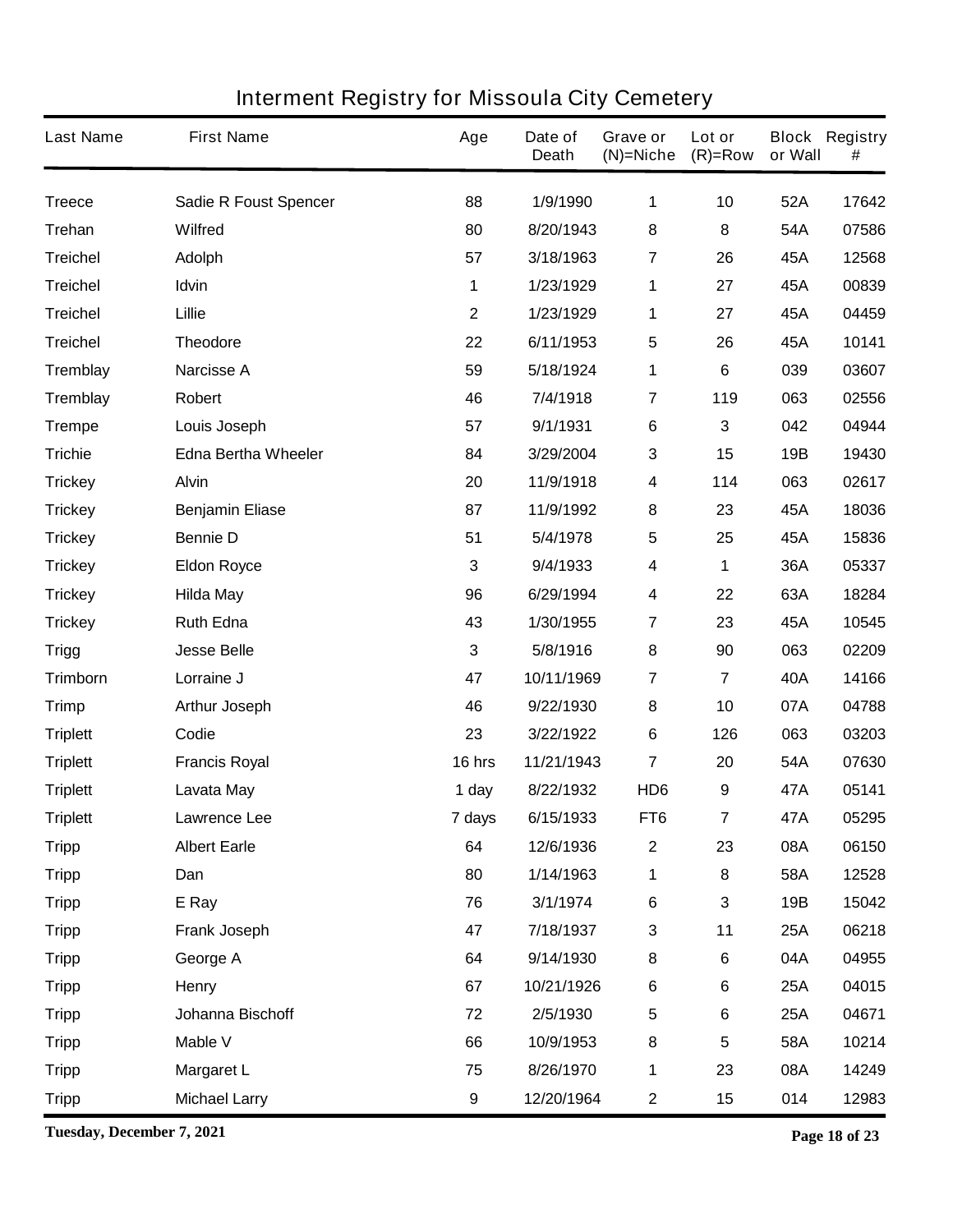| <b>Last Name</b> | <b>First Name</b>          | Age       | Date of<br><b>Death</b> | Grave or<br>$(N)$ =Niche | Lot or<br>$(R)=Row$     | or Wall    | <b>Block Registry</b><br># |
|------------------|----------------------------|-----------|-------------------------|--------------------------|-------------------------|------------|----------------------------|
| <b>Tripp</b>     | <b>Willis L</b>            | 74        | 3/25/2008               | $\mathbf{2}$             | 28                      | 17B        | 19833                      |
| Trodden          | <b>James William</b>       | 66        | 3/14/1966               | 6                        | 27                      | 19B        | 13341                      |
| <b>Trogan</b>    | <b>Franz Emil</b>          | 65        | 3/8/1949                | 4                        | 11                      | 53A        | 08975                      |
| <b>Trolinger</b> | <b>Cecil E</b>             | 66        | 2/1/1970                | 8                        | 5                       | 31A        | 14141                      |
| <b>Trolinger</b> | Dixie I                    | 74        | 12/28/1973              | $\overline{7}$           | $\overline{\mathbf{5}}$ | 31A        | 15014                      |
| <b>Trolinger</b> | Ella W                     | 74        | 10/5/1959               | 1                        | 4                       | <b>10A</b> | 11732                      |
| <b>Trolinger</b> | <b>Samuel W</b>            | 80        | 12/22/1961              | $\boldsymbol{2}$         | 4                       | <b>10A</b> | 12279                      |
| <b>Tromp</b>     | No name                    | 4 hrs     | 12/21/1944              | 5                        | 3                       | 56A        | 07927                      |
| <b>Trostle</b>   | <b>Arthur G</b>            | 73        | 7/16/1940               | 8                        | 14                      | 06A        | 06885                      |
| <b>Trostle</b>   | <b>Carrie M</b>            | 50        | 12/18/1921              | $\overline{\mathbf{7}}$  | 14                      | 06A        | 03158                      |
| <b>Trottier</b>  | Scott C                    | 49        | 11/17/2003              | $\overline{7}$           | 39                      | 01D        | 19397                      |
| <b>Troutwine</b> | <b>Albert Andrew</b>       | 96        | 11/12/1990              | $\bf 6$                  | $5\phantom{.0}$         | 068        | 17754                      |
| <b>Troutwine</b> | <b>Francis Mae</b>         | 63        | 11/4/1964               | 4                        | 19                      | 068        | 12961                      |
| <b>Troutwine</b> | <b>Marvin R</b>            | 97        | 2/26/2021               | 4                        | 25                      | 17B        | 20200                      |
| <b>Troutwine</b> | Olga E                     | 95        | 9/3/2021                | $\mathbf 3$              | 25                      | 17B        | 20770                      |
| Trowbridge       | Earl A                     | 60        | 11/28/1943              | $\mathbf 2$              | 11                      | 8.5        | 07638                      |
| <b>Trudeau</b>   | <b>Andrew R</b>            | 47        | 5/5/1947                | $\mathbf 3$              | 20                      | 63A        | 08531                      |
| <b>Trudeau</b>   | <b>Edmond</b>              | 51        | 2/13/1904               | 3                        | $\mathbf{2}$            | 015        | 00328                      |
| <b>Trudeau</b>   | <b>Mary M</b>              | 35        | 6/21/1897               | 4                        | $\mathbf{2}$            | 015        | Ledger                     |
| <b>Trudeau</b>   | No name                    | <b>SB</b> | 5/13/1926               | 8                        | $\overline{\mathbf{7}}$ | 024        | 03938                      |
| <b>Truesdell</b> | <b>Matt</b>                | 40        | 1/29/1911               | $\overline{\mathbf{7}}$  | 31                      | 063        | 01401                      |
| <b>Truman</b>    | <b>Edward F Jr</b>         | 29        | 10/9/1994               | 6                        | 19                      | 10B        | 18308                      |
| <b>Truman</b>    | <b>Edward Lewis</b>        | 71        | 5/14/2012               | 4                        | 19                      | 10B        | 20235                      |
| <b>Truman</b>    | Marsha 'Penny' Jon Clapper | 64        | 4/14/2008               | 5                        | 19                      | 10B        | 19836                      |
| <b>Truman</b>    | Stephan John               | 60        | 9/1/1966                | 8                        | 8                       | 57A        | 13407                      |
| <b>Trumbull</b>  | No name                    | <b>SB</b> | 4/1/1914                | $\mathbf 2$              | 62                      | 063        | 01849                      |
| <b>Trump</b>     | Carl                       | 62        | 7/5/1991                | 1                        | 1                       | 06B        | 17890                      |
| <b>Trump</b>     | <b>Ernest F</b>            | 75        | 9/1/1940                | 8                        | $\mathbf 2$             | 34A        | 06920                      |
| <b>Trump</b>     | Louisa C                   | 73        | 3/15/1944               | $\overline{\mathbf{7}}$  | $\mathbf{2}$            | 34A        | 07728                      |
| <b>Trusty</b>    | <b>Lucy June</b>           | 62        | 7/20/1934               | 8                        | $\overline{\mathbf{7}}$ | 04A        | 05496                      |
| <b>Tsuber</b>    | <b>Stepan</b>              | 79        | 6/18/2019               | 4                        | 12                      | 21B        | 18645                      |
| <b>Tsudome</b>   |                            | 31        | 10/13/1907              | 62                       | <b>NP</b>               | 009        | 00777                      |
| <b>Tubbs</b>     | <b>Isabell Willison</b>    | 75        | 8/25/1989               | $\mathbf 2$              | 8                       | 015        | 17592                      |

**Tuesday, December 7, 2021 Page 19 of 23**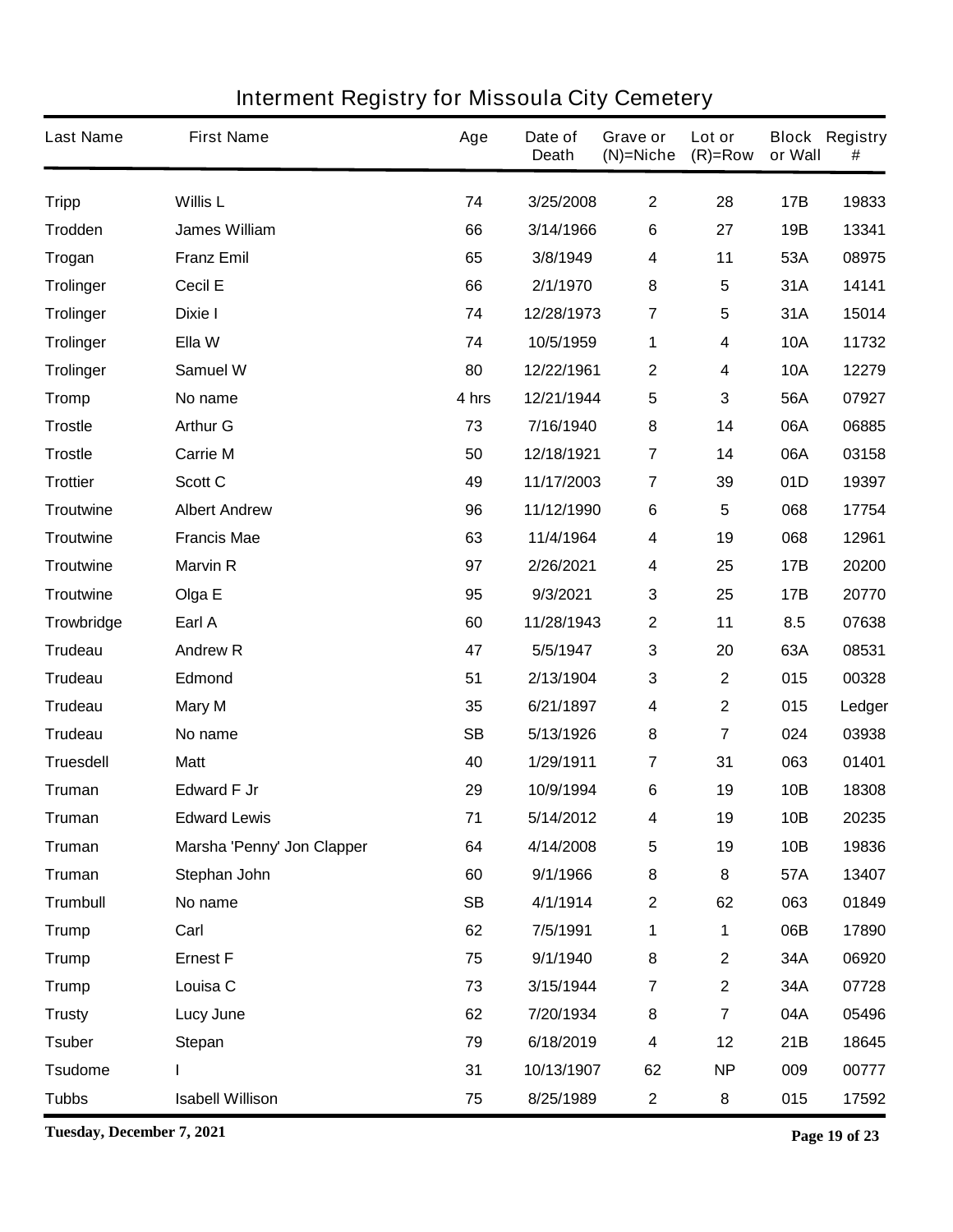| <b>Last Name</b> | <b>First Name</b>             | Age       | Date of<br><b>Death</b> | Grave or<br>$(N)=Niche$ | Lot or<br>$(R)=Row$     | or Wall    | <b>Block Registry</b><br># |
|------------------|-------------------------------|-----------|-------------------------|-------------------------|-------------------------|------------|----------------------------|
| <b>Tubbs</b>     | <b>Martin</b>                 | 83        | 12/3/1940               | $\mathbf{2}$            | 20                      | 08A        | 06971                      |
| <b>Tubbs</b>     | <b>Robert D</b>               | 74        | 12/13/1971              | 1                       | 20                      | 08A        | 14589                      |
| <b>Tubbs</b>     | Sabina M                      | 77        | 5/22/1936               | 1                       | 20                      | 08A        | 05921                      |
| <b>Tucker</b>    | <b>Aurel K</b>                | 14        | 10/18/1936              | 3                       | 29                      | 06A        | 06114                      |
| <b>Tucker</b>    | <b>Donna Mae</b>              | 45        | 7/16/1978               | 4                       | 17                      | 07B        | 17840                      |
| <b>Tucker</b>    | <b>Edna F Hollensteiner</b>   | 87        | 6/27/1979               | 3                       | 20                      | 06A        | 16013                      |
| <b>Tucker</b>    | Eva C Olsen                   | 86        | 2/20/1994               | 8                       | 4                       | 50A        | 18235                      |
| <b>Tucker</b>    | Harry V                       | 76        | 9/2/1962                | $\mathbf 2$             | 11                      | 49A        | 12423                      |
| <b>Tucker</b>    | <b>James A</b>                | 44        | 10/27/1922              | 5                       | 7                       | 023        | 03314                      |
| <b>Tucker</b>    | <b>James E</b>                | 22        | 11/23/1945              | 4                       | 29                      | 06A        | 08158                      |
| <b>Tucker</b>    | <b>James P</b>                | 70        | 8/18/1952               | 8                       | 20                      | 06A        | 09906                      |
| <b>Tucker</b>    | <b>Lawrence E</b>             | 22        | 7/27/1935               | 6                       | $\overline{\mathbf{7}}$ | 023        | 05728                      |
| <b>Tucker</b>    | <b>Lucille Candace Tipton</b> | 72        | 6/24/2009               | <b>N28</b>              | R <sub>2</sub>          | VIO-E      | 19942                      |
| <b>Tucker</b>    | <b>Luther E</b>               | 67        | 9/29/1937               | $\overline{7}$          | 16                      | <b>26A</b> | 06277                      |
| <b>Tucker</b>    | <b>Mabel G</b>                | 83        | 11/8/1969               | 1                       | 11                      | 49A        | 14062                      |
| <b>Tucker</b>    | <b>Mark Ryan</b>              | 10        | 7/16/1978               | 3                       | 17                      | 07B        | 17839                      |
| <b>Tucker</b>    | <b>Mary</b>                   | 93        | 1/7/1989                | $\boldsymbol{2}$        | 16                      | <b>26A</b> | 17507                      |
| <b>Tucker</b>    | <b>Miriam Moore</b>           | 99        | 12/20/2012              | 8                       | 16                      | 006        | 20368                      |
| <b>Tucker</b>    | Reginald 'Red' John 'RJ'      | 91        | 1/22/1998               | 1                       | 9                       | 50A        | 18724                      |
| <b>Tucker</b>    | <b>Scott Brian</b>            | 5         | 7/16/1978               | 3                       | 17                      | 07B        | 17838                      |
| <b>Tucker</b>    | <b>Walter R</b>               | 34        | 10/4/1926               | 8                       | 16                      | <b>26A</b> | 04003                      |
| <b>Tucker</b>    | <b>William E</b>              | 66        | 1/15/1976               | 1                       | 17                      | 006        | 15420                      |
| Tufton           | Nora J                        | 34        | 3/2/1986                | 6                       | 9                       | 21B        | 17091                      |
| <b>Tufts</b>     | George                        | 80        | 11/27/1944              | 8                       | 15                      | <b>18A</b> | 07908                      |
| Tull             | <b>Eugene F</b>               | 78        | 2/13/1956               | $\overline{7}$          | 4                       | 13A        | 10803                      |
| Tull             | Robert                        | 21        | 9/7/1937                | 8                       | 4                       | 13A        | 06260                      |
| <b>Tullos</b>    | <b>Fannie</b>                 | 49        | 6/11/1917               | 8                       | 117                     | 063        | 02379                      |
| <b>Tully</b>     | No name                       | <b>SB</b> | 11/29/2005              | 5                       | 12                      | 40A        | 19627                      |
| <b>Tully</b>     | <b>Susie Wilson</b>           | 69        | 10/30/1944              | 8                       | $\overline{\mathbf{7}}$ | 46A        | 07894                      |
| <b>Tully</b>     | <b>Yvonne Janice</b>          | 47        | 5/5/1972                | 5                       | 12                      | 40A        | 14642                      |
| <b>Tuloff</b>    | <b>Gust K</b>                 | 71        | 1/12/1963               | 3                       | $\overline{\mathbf{4}}$ | 60A        | 12556                      |
| <b>Tunison</b>   | <b>Edwin Everett</b>          | 65        | 9/21/1971               | 3                       | 10                      | 03A        | 14496                      |
| <b>Tuomisto</b>  | Yeo                           | 7 mos     | 1/21/1909               | $\overline{\mathbf{7}}$ | 15                      | 063        | 01059                      |

**Tuesday, December 7, 2021 Page 20 of 23**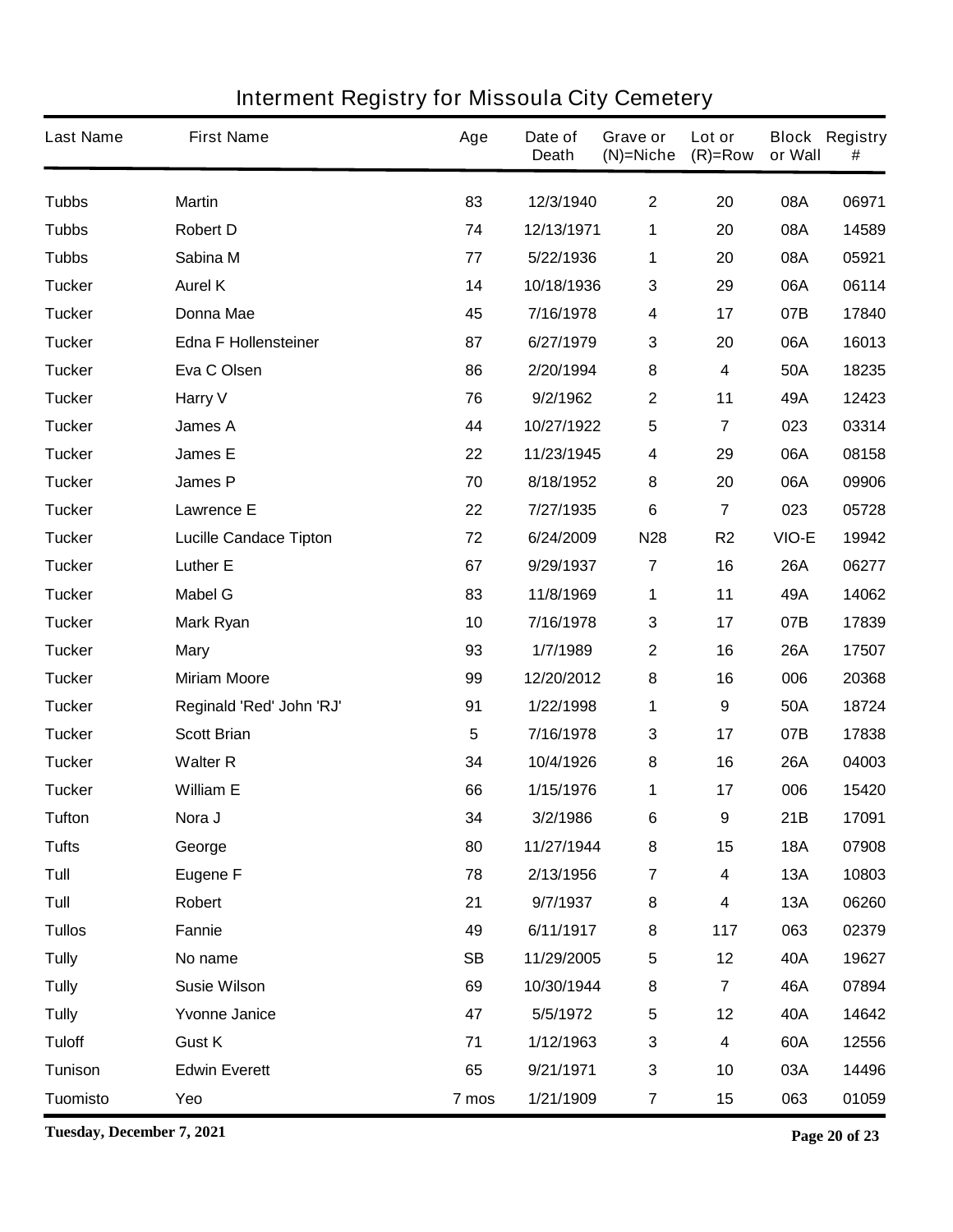| <b>Last Name</b> | <b>First Name</b>             | Age | Date of<br><b>Death</b> | Grave or<br>$(N)$ =Niche | Lot or<br>$(R)=Row$     | or Wall    | <b>Block Registry</b><br># |
|------------------|-------------------------------|-----|-------------------------|--------------------------|-------------------------|------------|----------------------------|
| <b>Tupper</b>    | <b>Dorothy Pearl</b>          | 92  | 2/14/2004               | 1                        | 22                      | <b>19A</b> | 19424                      |
| <b>Tupper</b>    | Forest L 'Pappy'              | 83  | 4/30/1999               | 8                        | 5                       | 059        | 18904                      |
| <b>Tupper</b>    | GO                            | unk |                         | 1                        | $\overline{\mathbf{7}}$ | 017        | Ledger                     |
| <b>Tupper</b>    | <b>Gurdon D</b>               | 96  | 1/1/1944                | 1                        | $\overline{7}$          | 017        | 07674                      |
| <b>Tupper</b>    | <b>Harold Solon</b>           | 80  | 1/29/1964               | 2                        | 22                      | <b>19A</b> | 12765                      |
| <b>Tupper</b>    | <b>Laura Carol</b>            | 68  | 4/13/1982               | 4                        | 11                      | 060        | 16478                      |
| <b>Tupper</b>    | Pearl M                       | 60  | 10/26/1947              | 1                        | 22                      | <b>19A</b> | 08630                      |
| <b>Turell</b>    | <b>Mary E</b>                 | 55  | 6/4/1949                | 3                        | 1                       | 055        | 09036                      |
| Turi             | <b>Steve</b>                  | 59  | 3/24/1949               | $\mathbf 2$              | 3                       | 38A        | 08988                      |
| Turi             | <b>Theresa A</b>              | 65  | 5/4/1954                | 1                        | 3                       | 38A        | 10374                      |
| <b>Turk</b>      | Emil                          | 32  | 4/16/1904               | 3                        | $\mathbf{2}$            | 033        | 00345                      |
| <b>Turk</b>      | George W                      | 45  | 5/1/1914                | 4                        | $\mathbf 2$             | 033        | 01862                      |
| <b>Turke</b>     | WR                            | 32  | 6/20/1875               | $\overline{\mathbf{7}}$  | $\mathbf{2}$            | 017        | Ledger                     |
| Turman           | <b>Corinne McDonald Payne</b> | 70  | 12/19/1964              | 1                        | 3                       | 02A        | 13213                      |
| Turman           | George F                      | 74  | 7/12/1957               | 1                        | 3                       | 02A        | 11177                      |
| <b>Turmell</b>   | <b>Alfred Joseph</b>          | 62  | 3/15/1968               | 5                        | 10                      | 051        | 13862                      |
| <b>Turmell</b>   | <b>Ella Walton</b>            | 61  | 3/19/1972               | 4                        | 10                      | 051        | 14701                      |
| Turnage          | Anna                          | 90  | 10/8/1954               | 3                        | 20                      | <b>12A</b> | 10469                      |
| Turnage          | <b>Edward</b>                 | 84  | 5/26/1965               | $\overline{\mathbf{7}}$  | 15                      | 067        | 13133                      |
| Turnage          | William                       | 80  | 1/10/1961               | 4                        | 20                      | <b>12A</b> | 12091                      |
| <b>Turner</b>    | <b>Almison</b>                | 65  | 10/6/1914               | 5                        | $\mathbf 2$             | 066        | 01944                      |
| <b>Turner</b>    | Ania - AKA                    | 33  | 1/19/1937               | 7                        | 19                      | 063        | 06193                      |
| <b>Turner</b>    | <b>Clarence M 'Pete'</b>      | 82  | 1/28/2001               | 8                        | 53                      | 01D        | 19110                      |
| <b>Turner</b>    | Dorothy Evans - AKA           | 33  | 1/19/1937               | $\overline{\mathbf{7}}$  | 19                      | 063        | 06193                      |
| <b>Turner</b>    | <b>Effie M</b>                | 72  | 3/26/1979               | $\overline{\mathbf{5}}$  | 1                       | 069        | 15970                      |
| <b>Turner</b>    | Elizabeth                     | 32  | 11/30/1923              | $\overline{\mathbf{4}}$  | 5                       | 061        | 03522                      |
| <b>Turner</b>    | <b>Flossie C</b>              | 72  | 7/3/1963                | $\overline{\mathbf{7}}$  | 8                       | 01A        | 12724                      |
| <b>Turner</b>    | Grace - AKA                   | 30  | 1/30/1916               | 6                        | 77                      | 063        | 02205                      |
| <b>Turner</b>    | Henry                         | 53  | 1/23/1941               | 6                        | 5                       | 070        | 07008                      |
| <b>Turner</b>    | Ira D                         | 26  | 8/1/1901                | $\mathbf 3$              | $\mathbf 2$             | 003        | 00037                      |
| <b>Turner</b>    | Joyce Tenney                  | 84  | 12/3/2012               | 4                        | 5                       | 070        | 20319                      |
| <b>Turner</b>    | Lela Merle                    | 26  | 2/6/1911                | $\overline{\mathbf{5}}$  | 1                       | 069        | 01403                      |
| <b>Turner</b>    | <b>Madison S</b>              | 68  | 9/15/1995               | 4                        | 1                       | 069        | 18506                      |

**Tuesday, December 7, 2021 Page 21 of 23**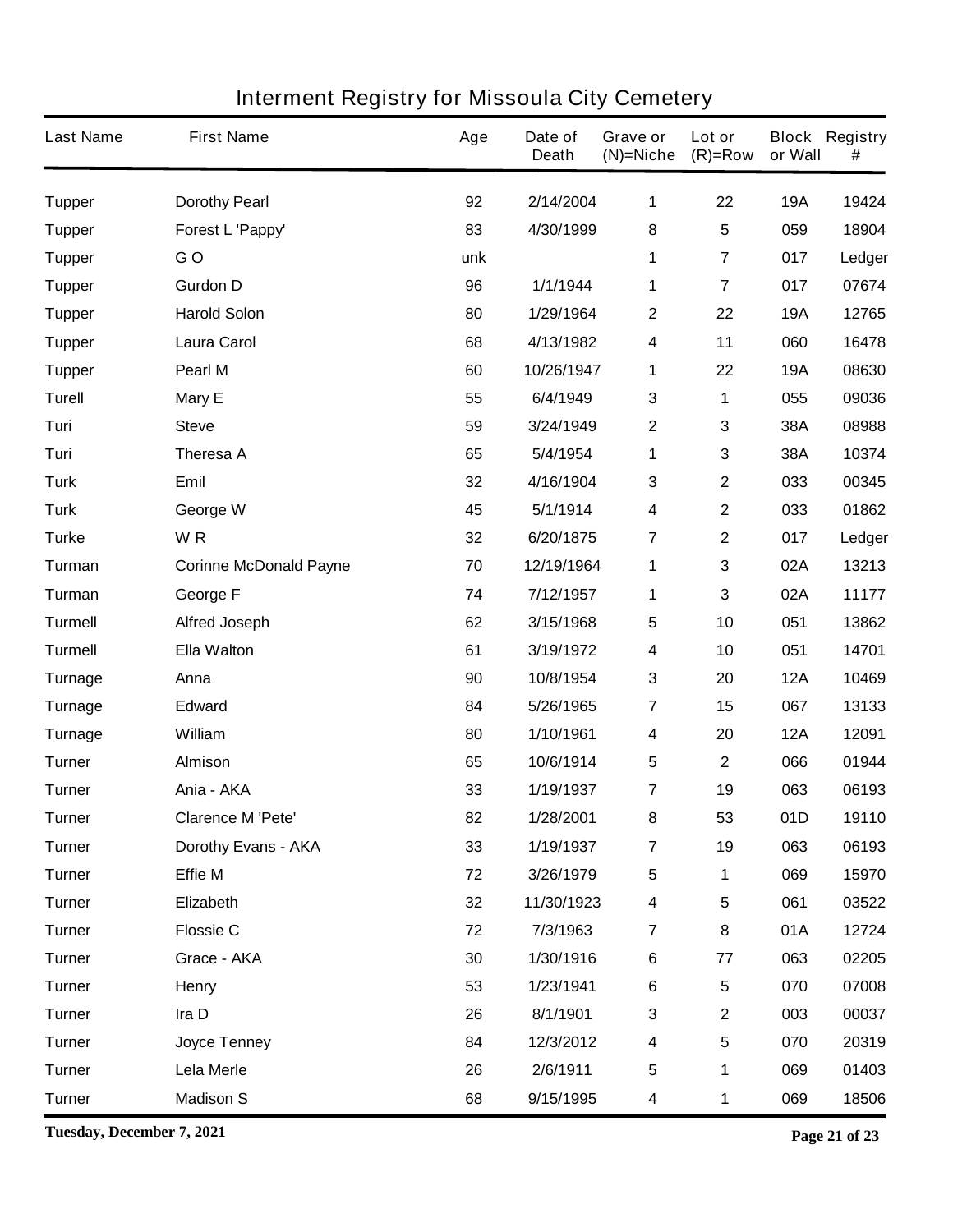| <b>Last Name</b>  | <b>First Name</b>               | Age         | Date of<br><b>Death</b> | Grave or<br>$(N)$ =Niche | Lot or<br>$(R)=Row$ | or Wall    | <b>Block Registry</b><br># |
|-------------------|---------------------------------|-------------|-------------------------|--------------------------|---------------------|------------|----------------------------|
| <b>Turner</b>     | <b>Maude Brooks McCullough</b>  | 61          | 6/16/1952               | $5\phantom{.0}$          | $5\phantom{.0}$     | 070        | 09868                      |
| <b>Turner</b>     | <b>Nanna</b>                    | 76          | 11/25/1955              | 3                        | 1                   | 069        | 10736                      |
| <b>Turner</b>     | <b>Pelham Massey</b>            | 76          | 3/6/2002                | 4                        | 5                   | 070        | 19239                      |
| <b>Turner</b>     | <b>Samuel A</b>                 | 65          | 10/18/1957              | 8                        | 8                   | 01A        | 11237                      |
| <b>Turner</b>     | <b>Stacey</b>                   | 52          | 6/30/2020               | 7                        | 21                  | 01B        | 19898                      |
| <b>Turner</b>     | <b>Thomas</b>                   | unk         | 2/18/1888               | 8                        | 1                   | 017        | Ledger                     |
| <b>Turner</b>     | Thomas Adolph Jr                | $\mathbf 2$ | 4/15/1976               | 4                        | 19                  | 41A        | 15515                      |
| <b>Turner</b>     | <b>Thomas E</b>                 | 89          | 10/9/1965               | 4                        | 1                   | 069        | 13162                      |
| <b>Turner</b>     | <b>Wilma Nelson</b>             | 71          | 7/8/1994                | 8                        | 53                  | 01D        | 18280                      |
| <b>Turnquist</b>  | <b>Margaret Marie</b>           | 88          | 10/17/2013              | 5                        | 29                  | 03B        | 20390                      |
| <b>Turnquist</b>  | <b>Nels E</b>                   | 75          | 9/17/2000               | 6                        | 29                  | 03B        | 19071                      |
| <b>Turpin</b>     | Joseph                          | 63          | 2/24/1916               | $\boldsymbol{2}$         | 11                  | 005        | 02181                      |
| <b>Turrell</b>    | <b>Francis E</b>                | 87          | 1/11/1978               | 2                        | 1                   | 033        | 15785                      |
| <b>Turrell</b>    | Joe S                           | 58          | 5/26/1970               | 2                        | 11                  | 020        | 14198                      |
| <b>Turrell</b>    | Joseph                          | 37          | 11/15/1911              | 4                        | 1                   | 055        | 01521                      |
| <b>Turrell</b>    | <b>Mary Walsh</b>               | 87          | 10/2/1998               | 1                        | 11                  | 020        | 18840                      |
| <b>Turrell</b>    | <b>Robert T</b>                 | 77          | 6/22/1955               | 7                        | 1                   | 033        | 10647                      |
| Turri             | George W                        | 51          | 8/21/1960               | 3                        | 11                  | 60A        | 11968                      |
| <b>Tuttle</b>     | George M                        | 89          | 6/2/1959                | 8                        | 15                  | 07A        | 11657                      |
| <b>Tuttle</b>     | Rose J                          | 53          | 5/24/1929               | $\overline{\mathbf{7}}$  | 15                  | 07A        | 04540                      |
| <b>Tutweiller</b> | <b>Bernard B</b>                | 55          | 8/30/1933               | 6                        | 5                   | 038        | 05334                      |
| <b>Tweed</b>      | John                            | 52          | 1/17/1912               | 113                      | <b>NP</b>           | 009        | 01534                      |
| Tweto             | <b>Allan Douglas</b>            | 21          | 9/8/1952                | 3                        | 15                  | 12A        | 09923                      |
| <b>Tweto</b>      | Benjamin                        | 94          | 8/19/1978               | $\mathbf 2$              | 19                  | 24A        | 15875                      |
| <b>Tweto</b>      | <b>Catherine Ingrid</b>         | 3           | 1/7/1947                | $\mathbf 2$              | 16                  | 015        | 08455                      |
| <b>Tweto</b>      | <b>Clary E</b>                  | 79          | 11/13/1978              | 4                        | 15                  | <b>12A</b> | 15911                      |
| <b>Tweto</b>      | Dagmar L                        | 90          | 11/16/1978              | 1                        | 19                  | 24A        | 15915                      |
| <b>Tweto</b>      | Oscar H                         | 86          | 9/27/1982               | 5                        | 15                  | <b>12A</b> | 16547                      |
| <b>Twingley</b>   | <b>Harland K</b>                | 58          | 7/11/1982               | 8                        | 24                  | 03B        | 16512                      |
| <b>Tyler</b>      | <b>Beatrice Margaret Hughes</b> | 87          | 10/28/2010              | $\mathbf 2$              | 23                  | 03B        | 20099                      |
| <b>Tyler</b>      | <b>Charles Jay</b>              | 62          | 1/8/1910                | $\mathbf 2$              | 6                   | 068        | 01233                      |
| <b>Tyler</b>      | Earl H                          | 75          | 7/24/1977               | 6                        | 10                  | <b>10A</b> | 15696                      |
| <b>Tyler</b>      | <b>Grover 'Doc' Sumpter</b>     | 84          | 5/5/2005                | $\mathbf 2$              | 23                  | 03B        | 19555                      |

**Tuesday, December 7, 2021 Page 22 of 23**